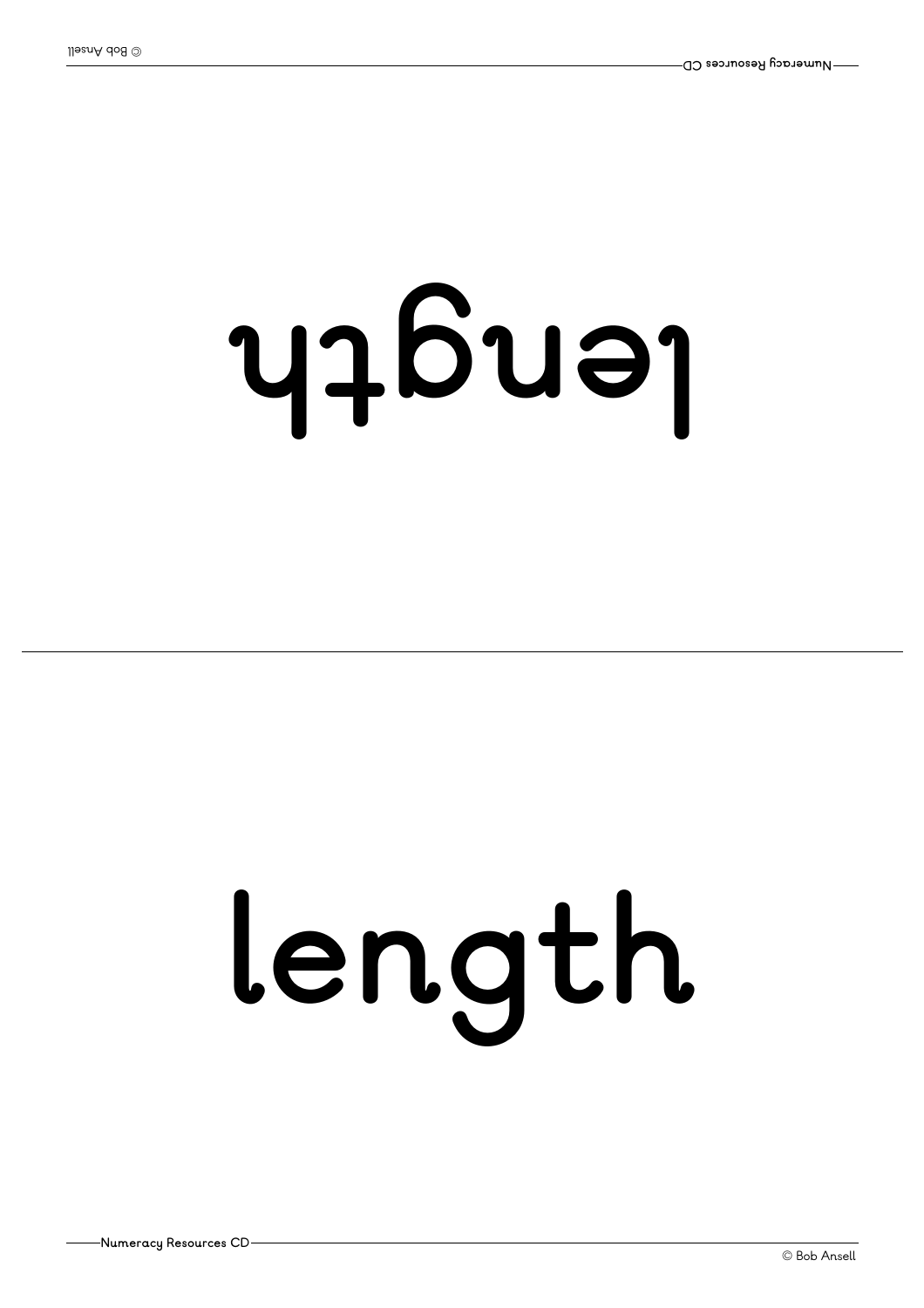#### **ht di <sup>w</sup>**

#### **width**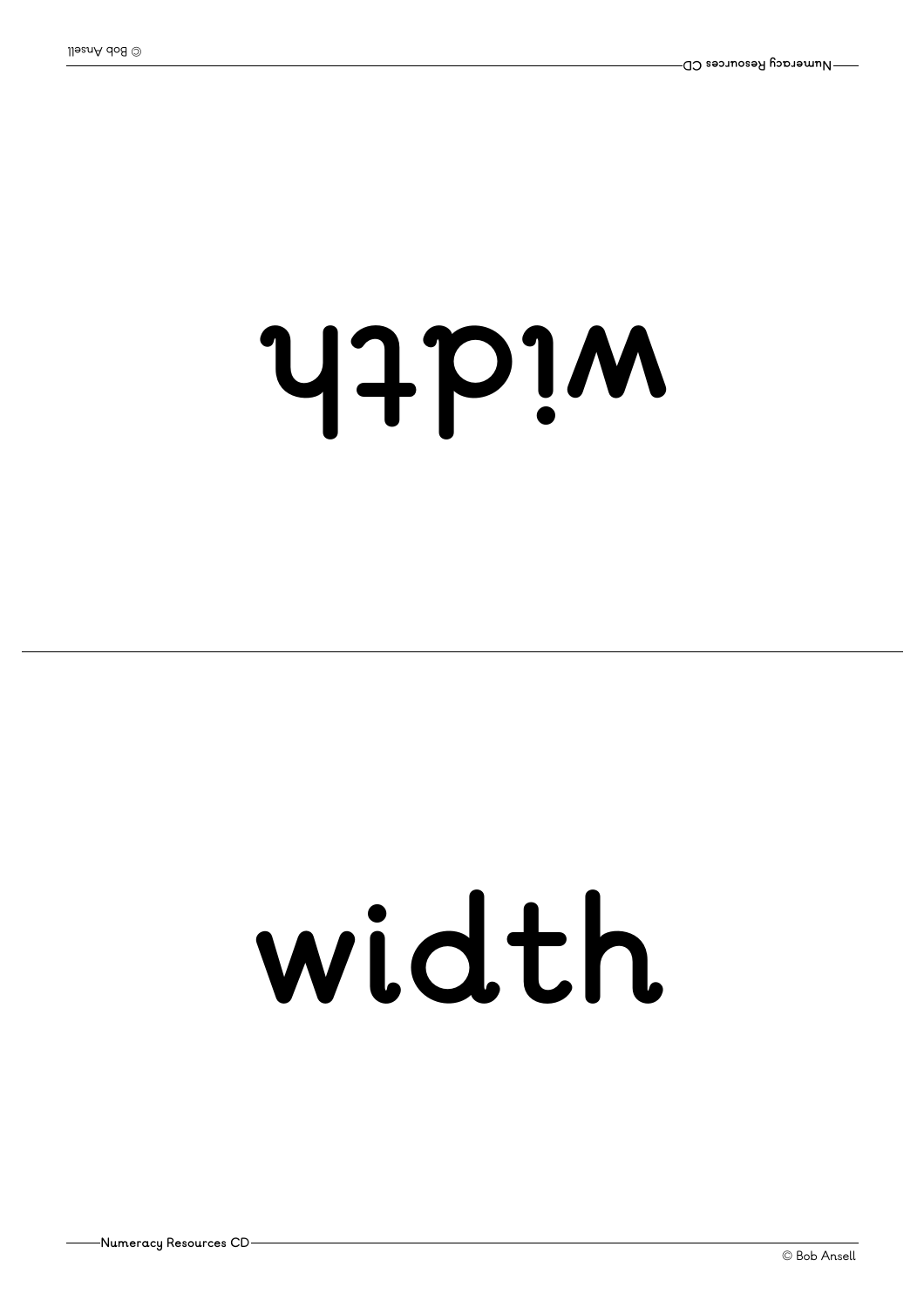# **thgi eh**

# **height**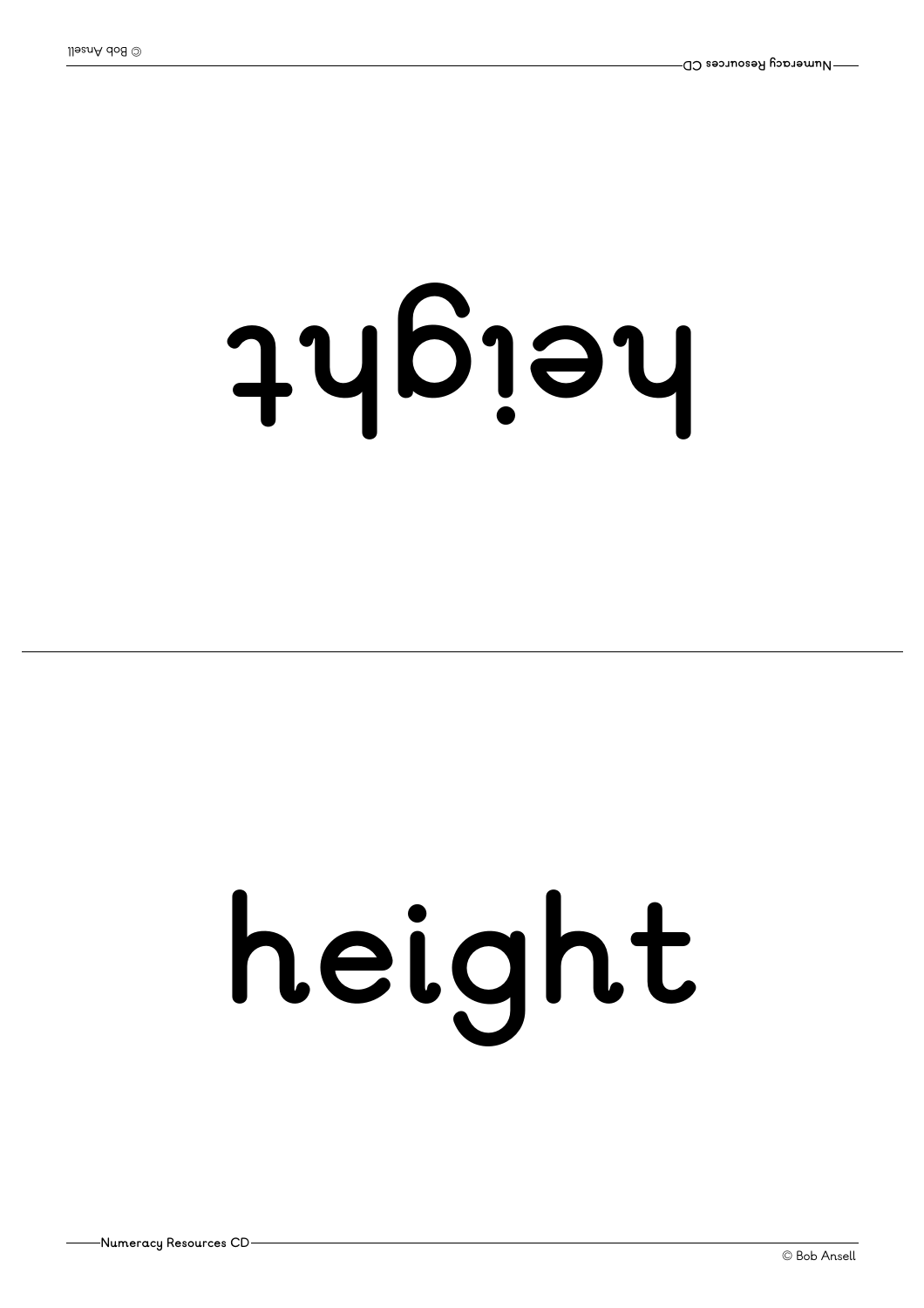# **htped**

# **depth**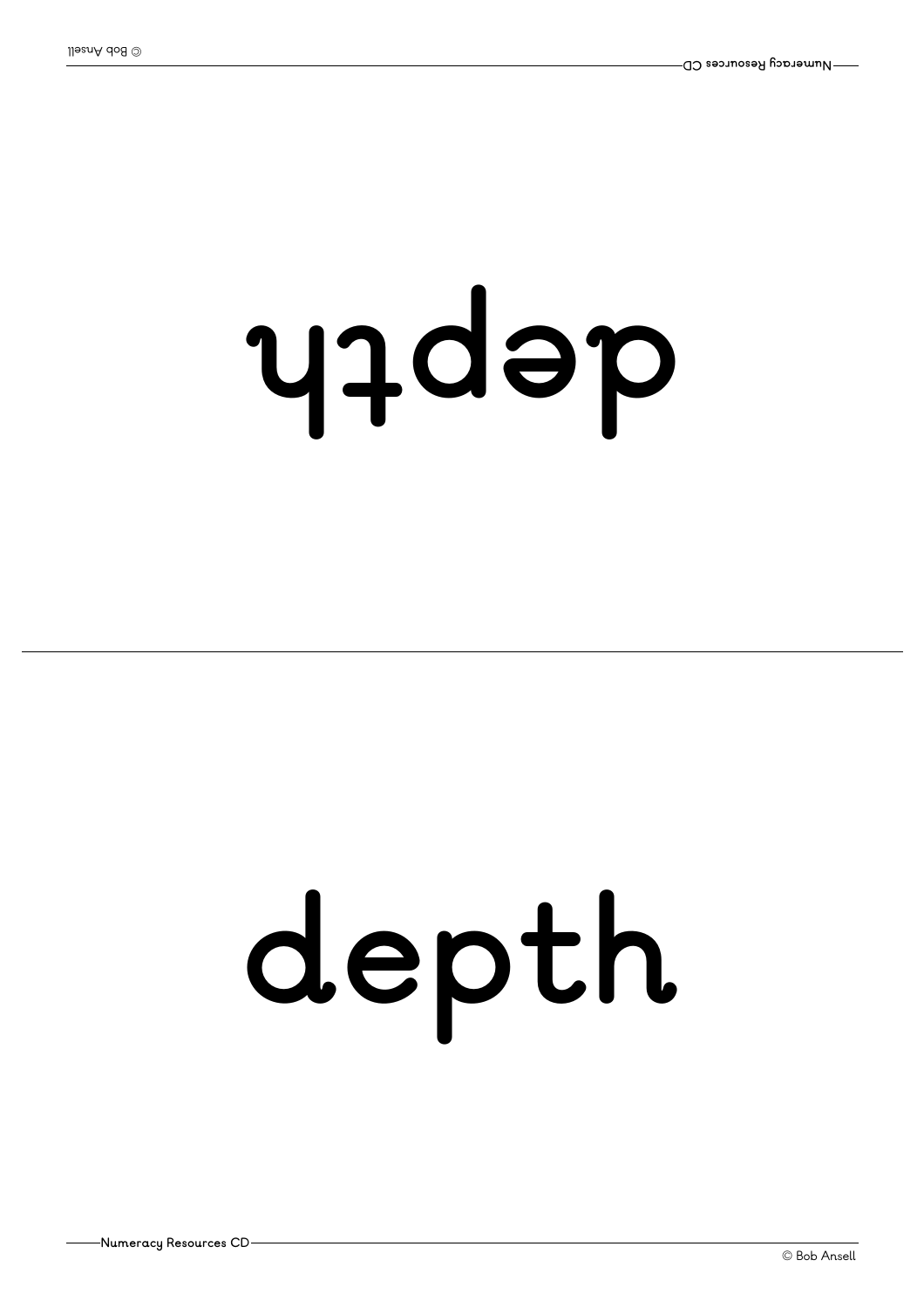## **gnol**

# **long**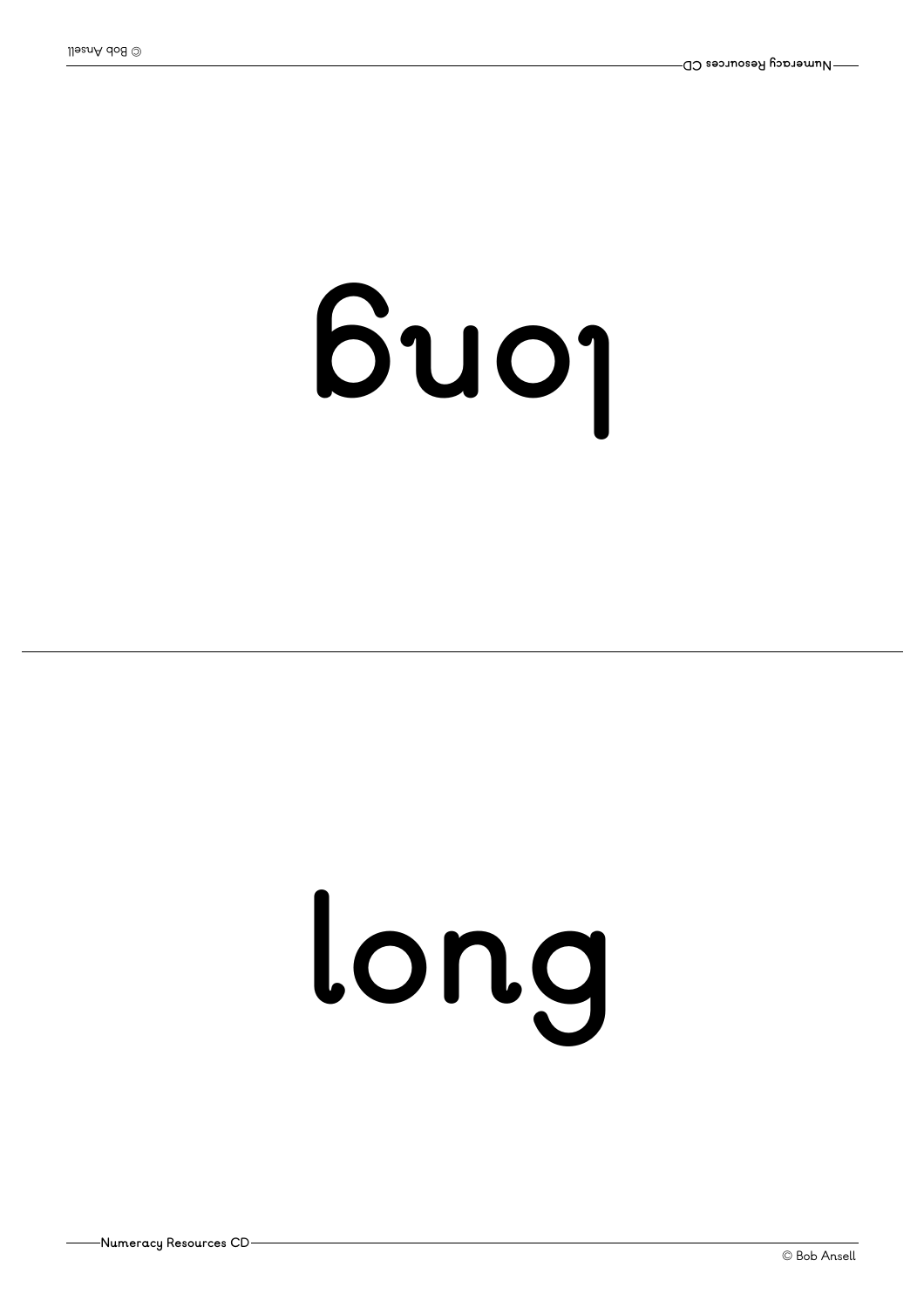#### **tr ohs**

## **short**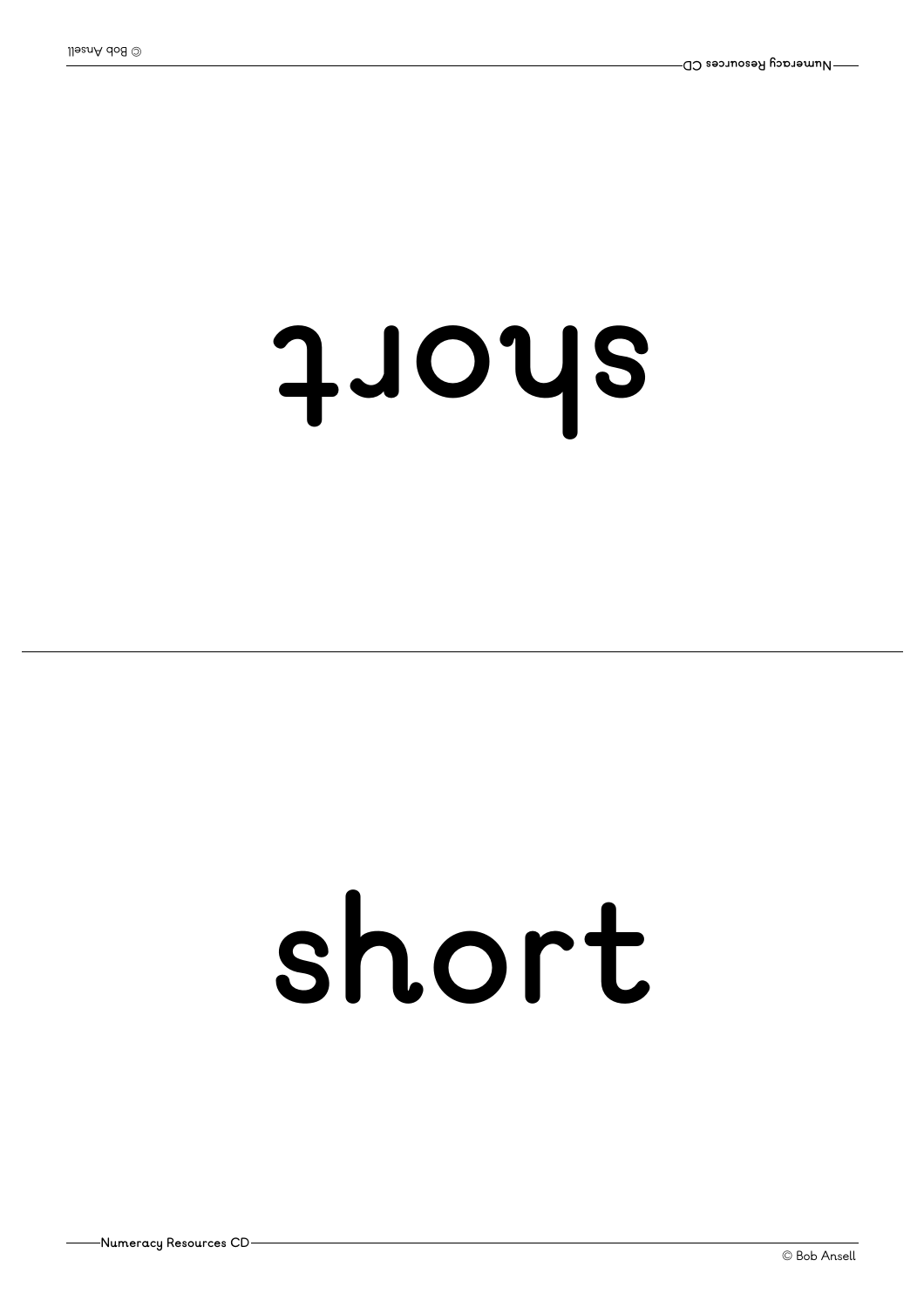#### **tall**

**ll at**

#### **Numeracy Resources CD**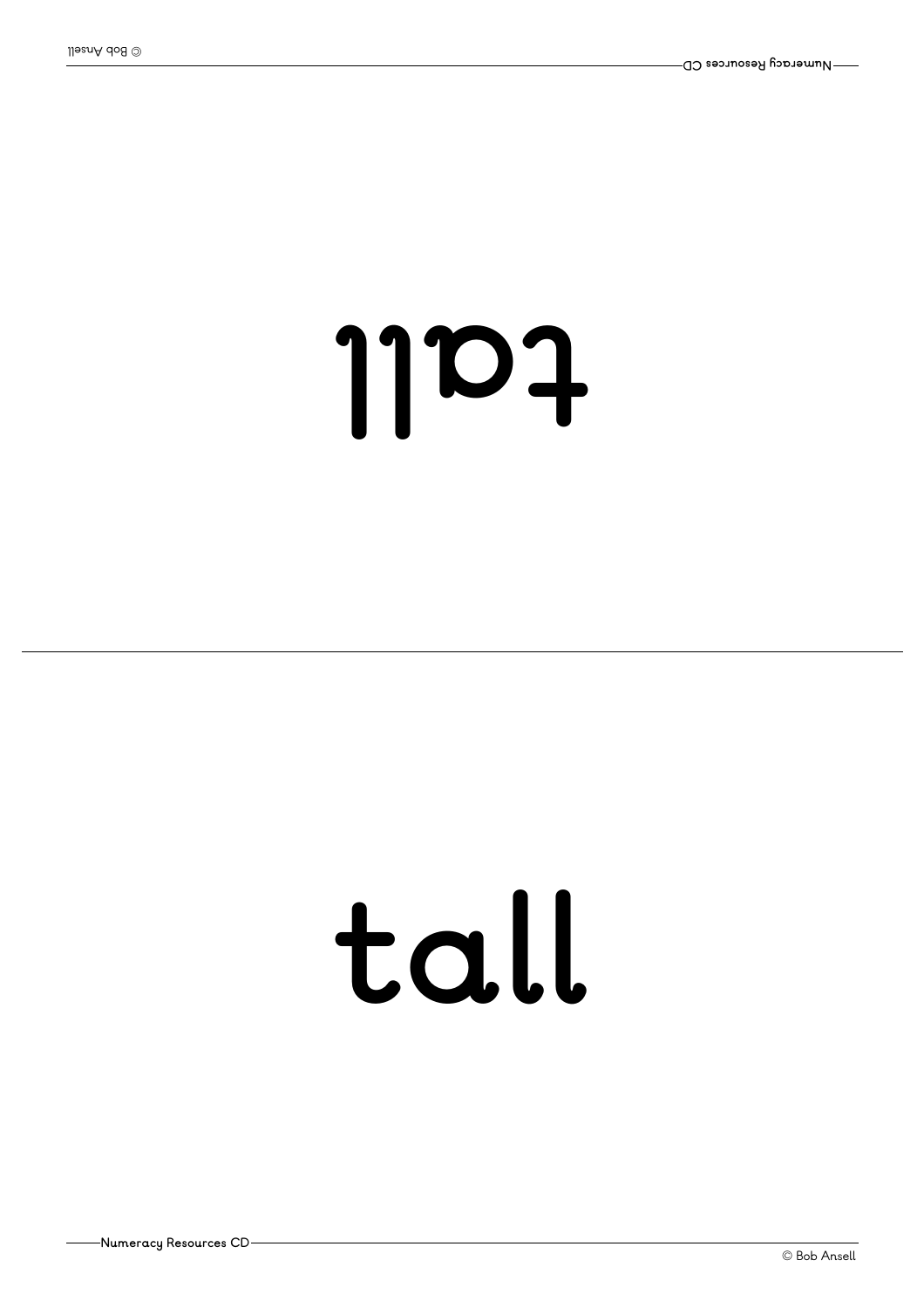# **<sup>h</sup>gi <sup>h</sup>**

# **high**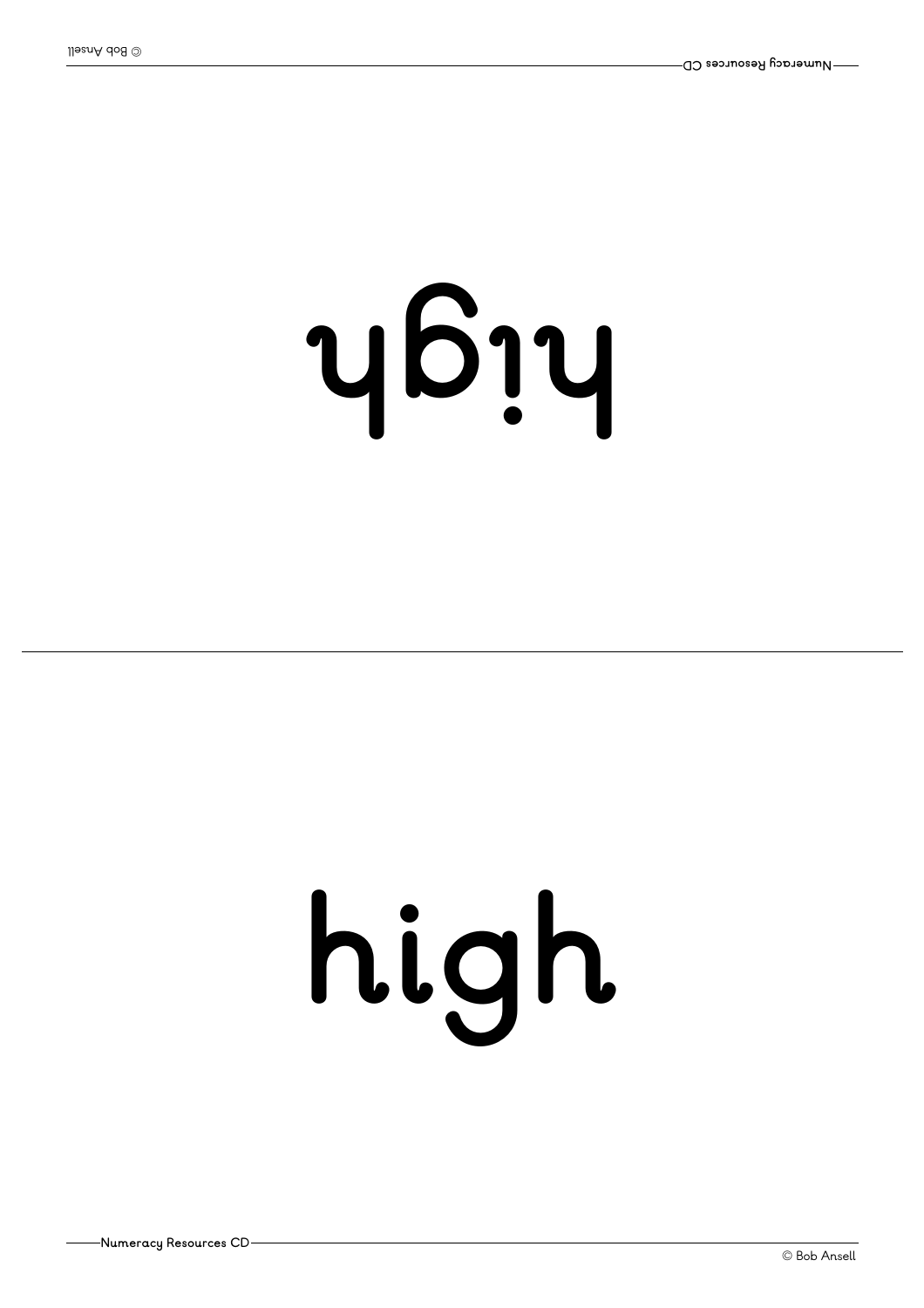**Numeracy Resources CD**

#### **wol**

## **low**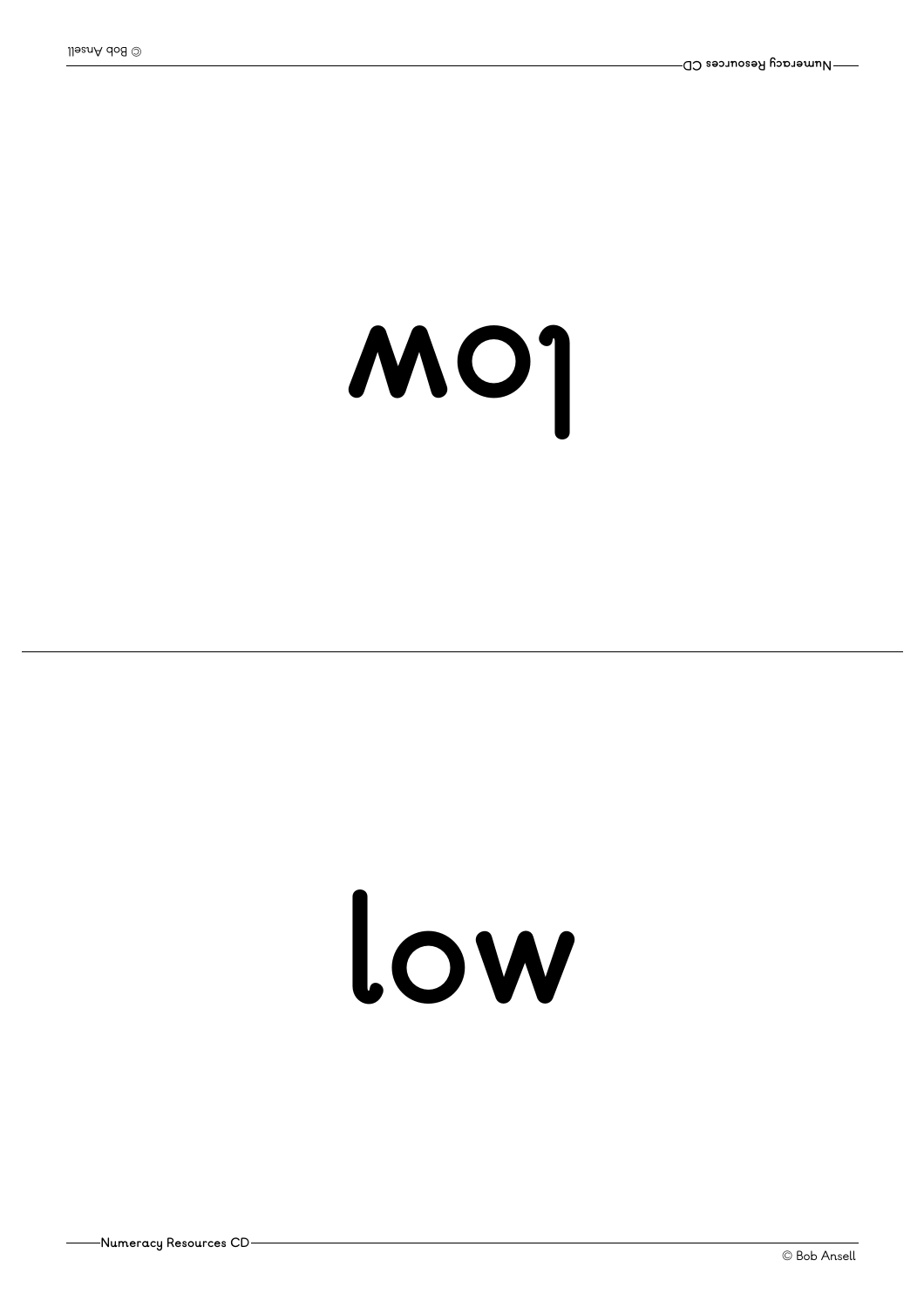#### **edi <sup>w</sup>**

#### **wide**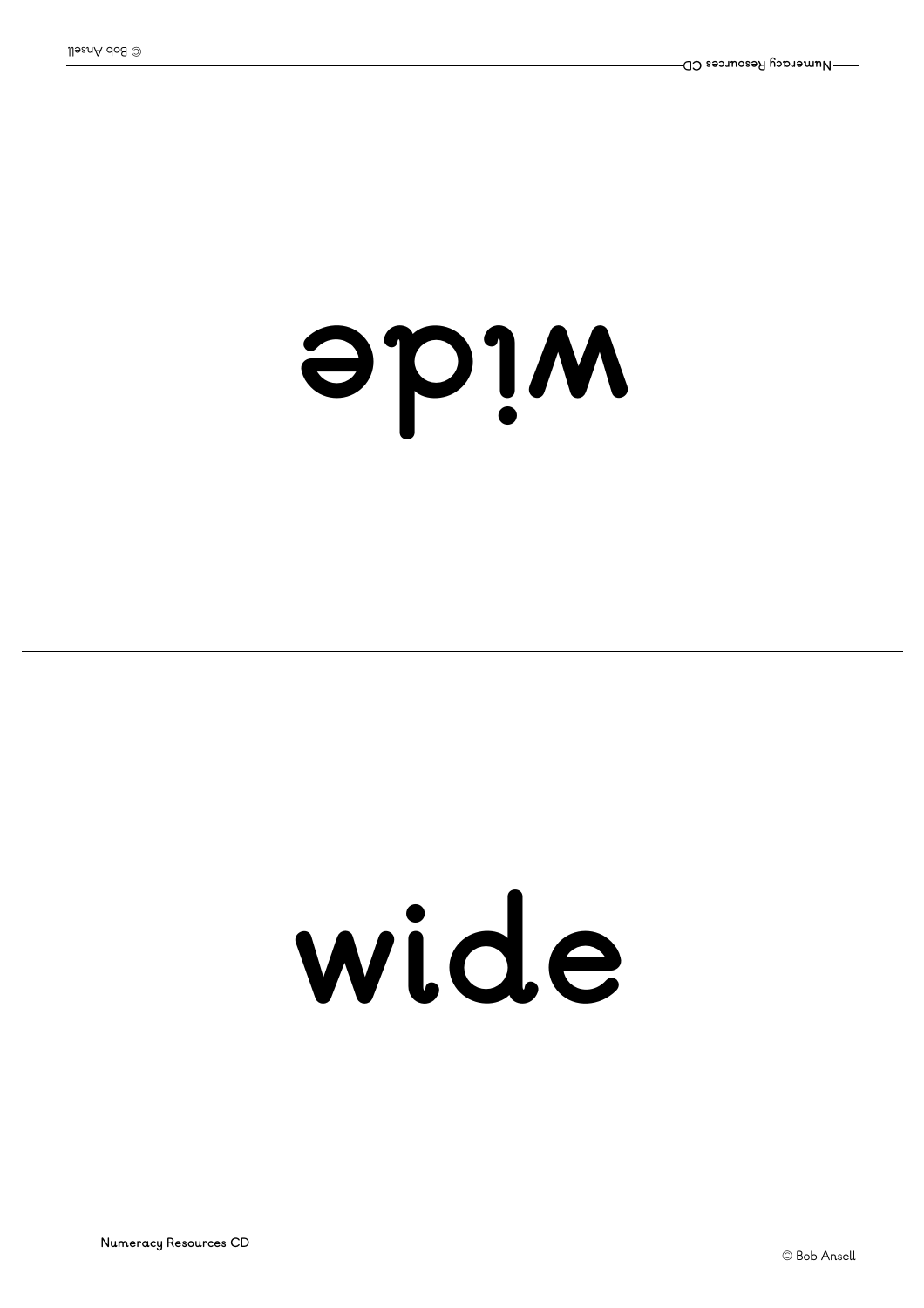#### **worr an**

#### **narrow**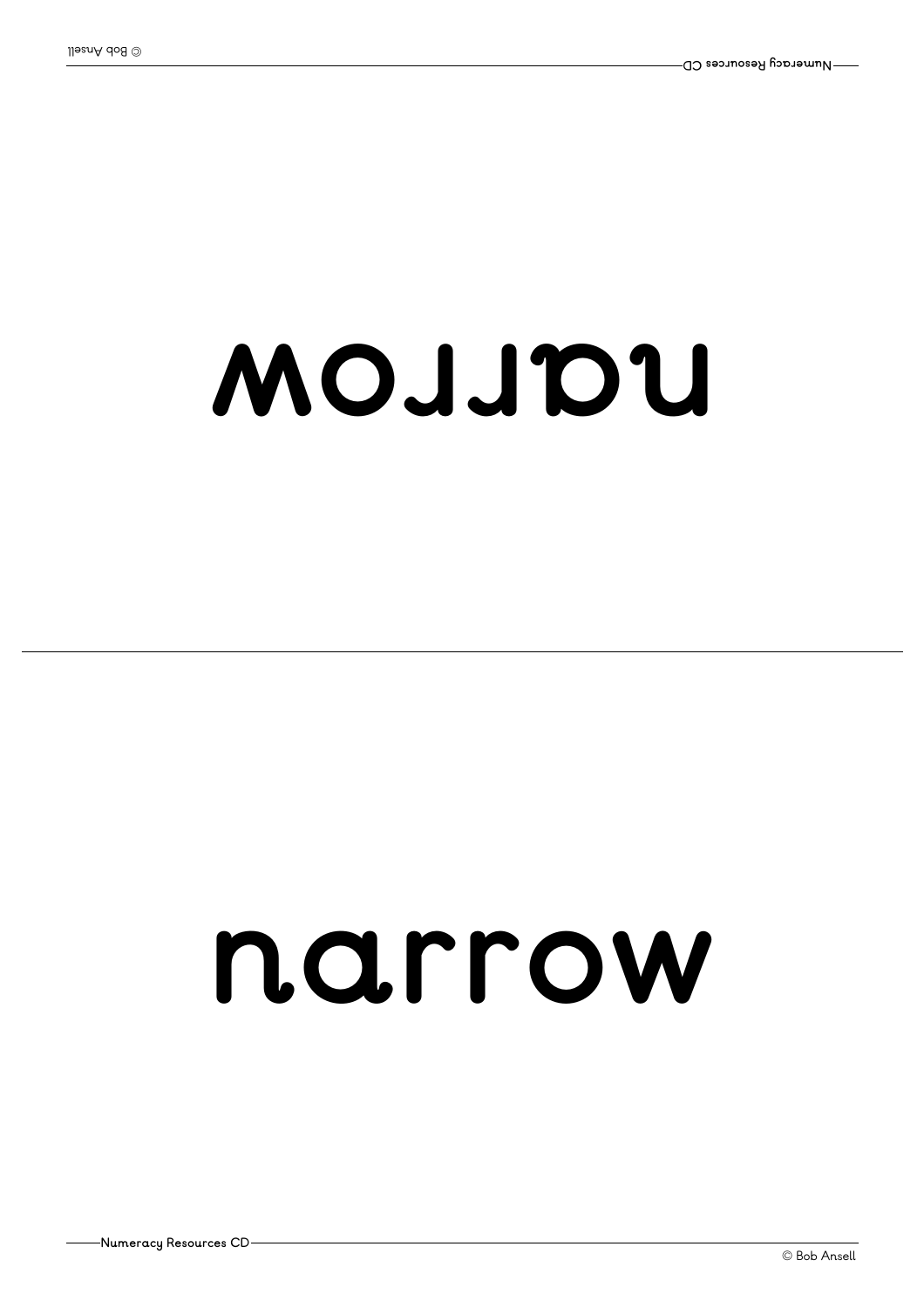## **peed**

## **deep**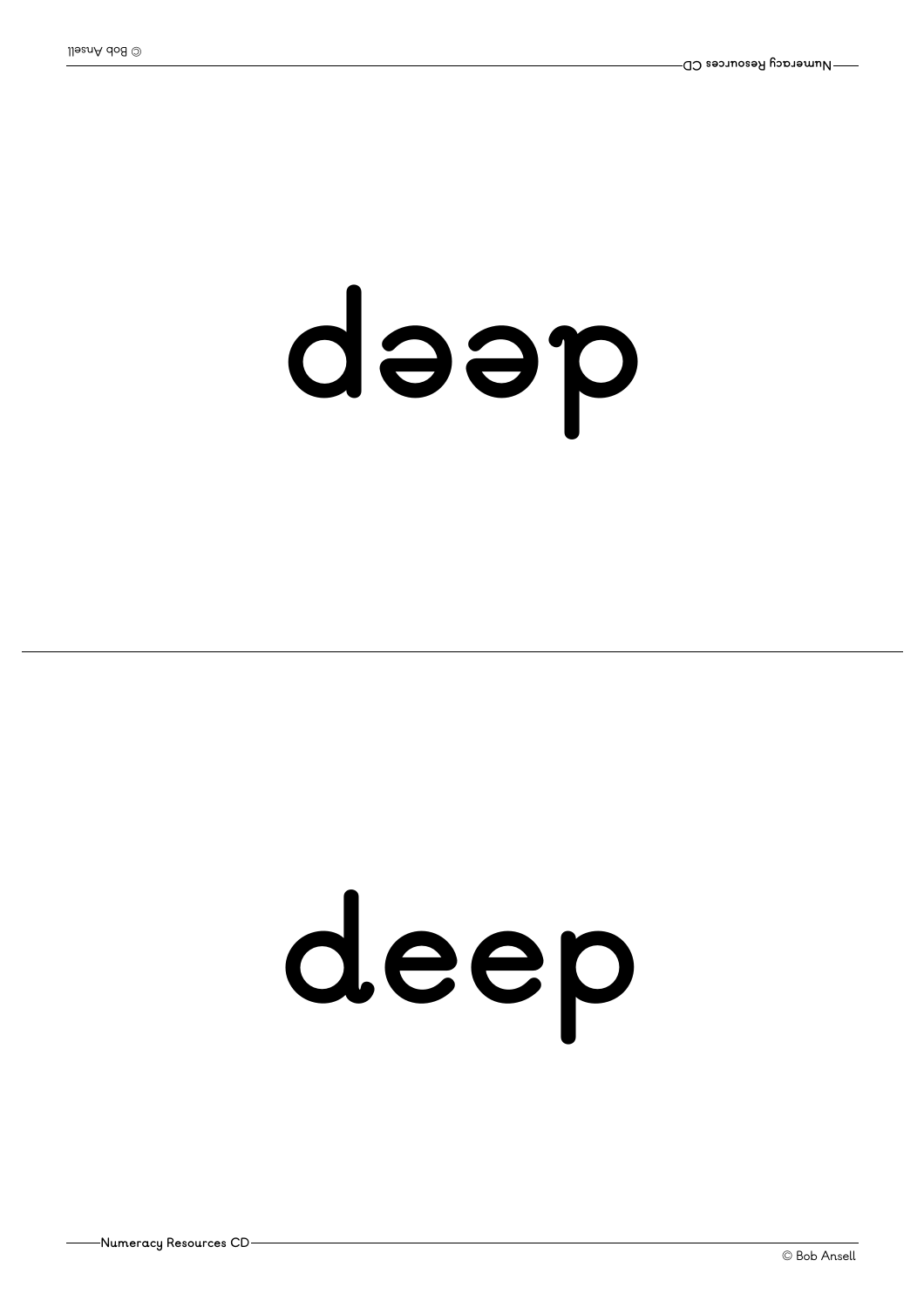## **woll ahs**

## **shallow**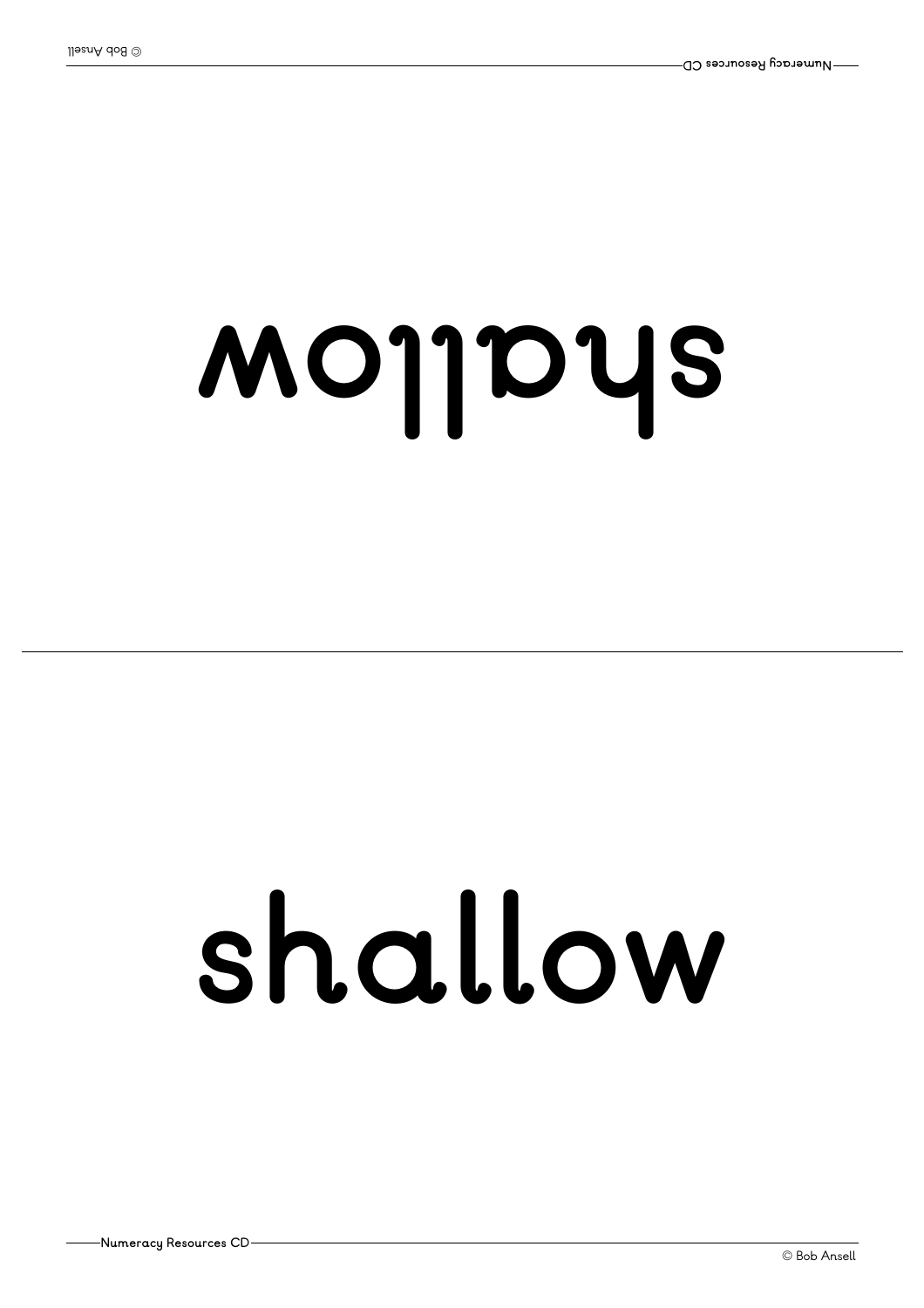#### **kci ht**

## **thick**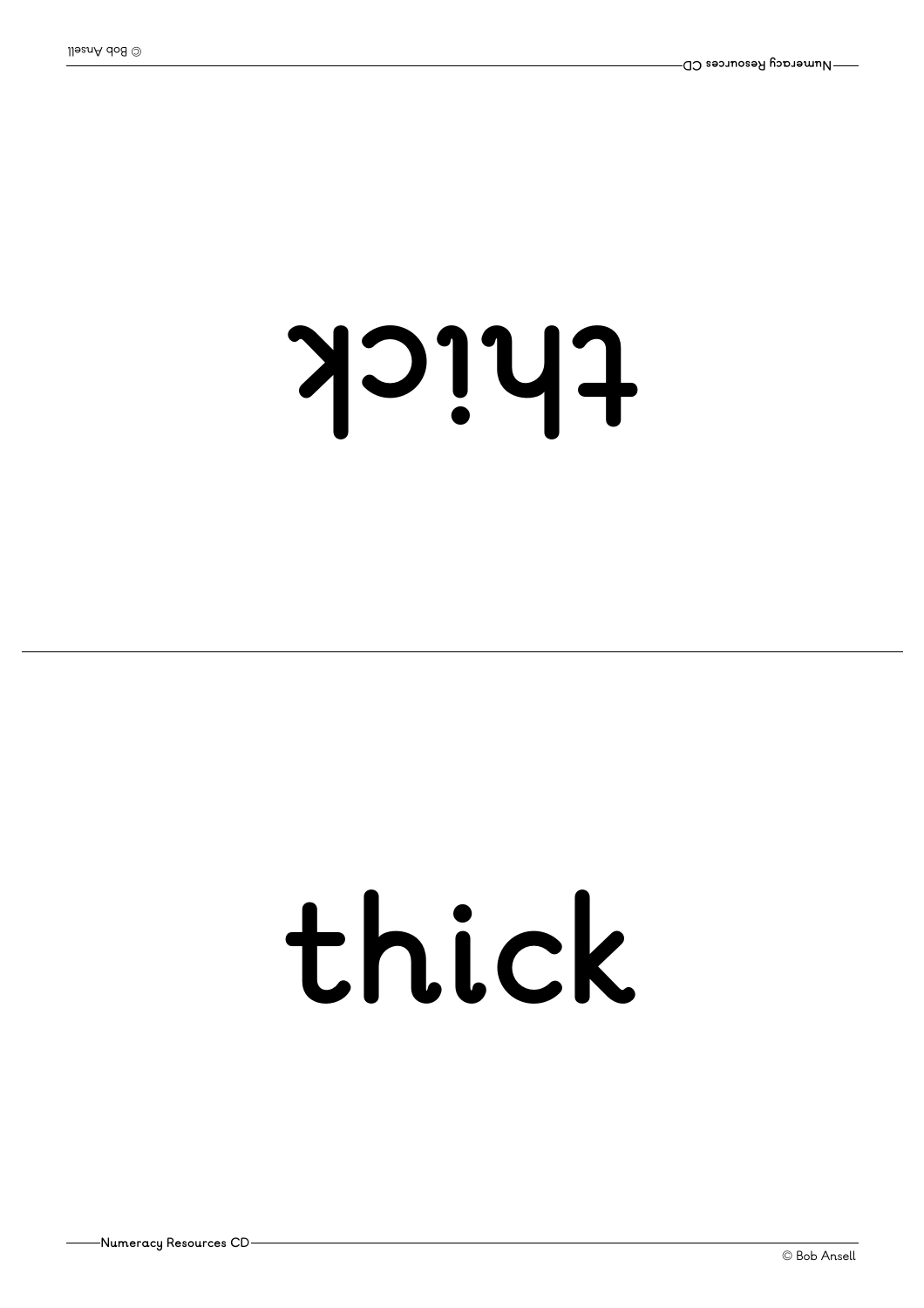#### **ni ht**

#### **thin**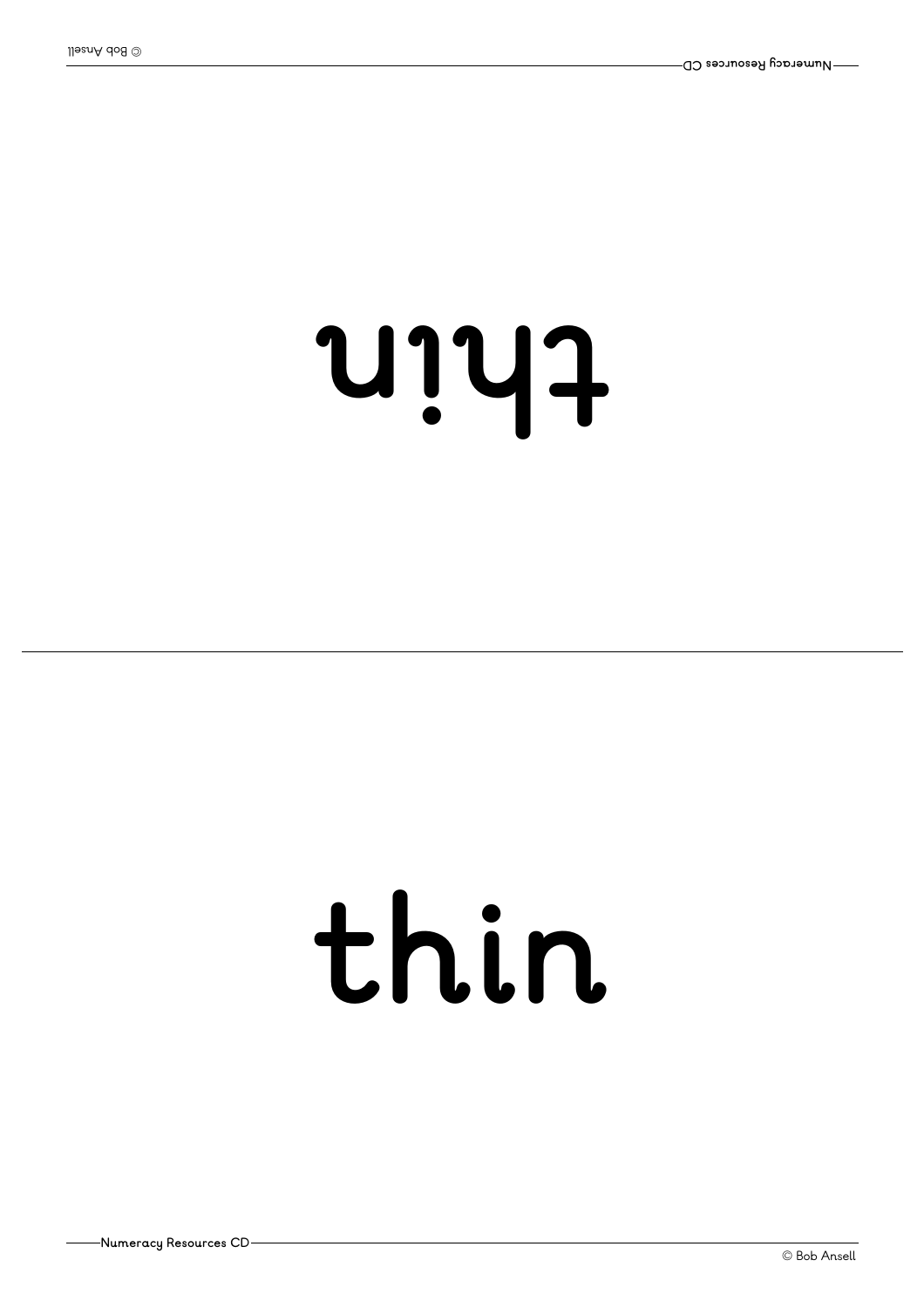## **<sup>r</sup> egnol**

# **longer**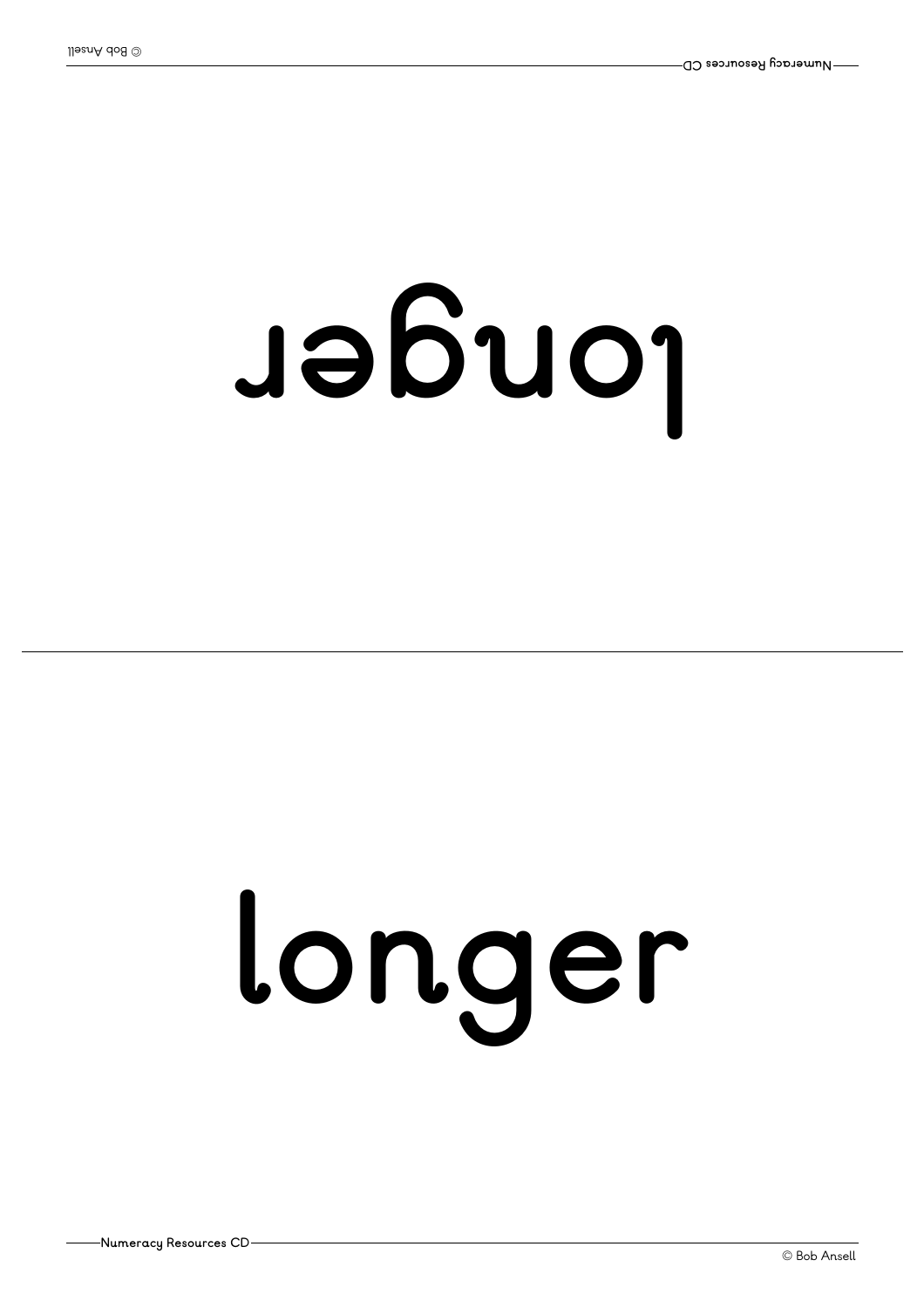#### **<sup>r</sup> etr ohs**

## **shorter**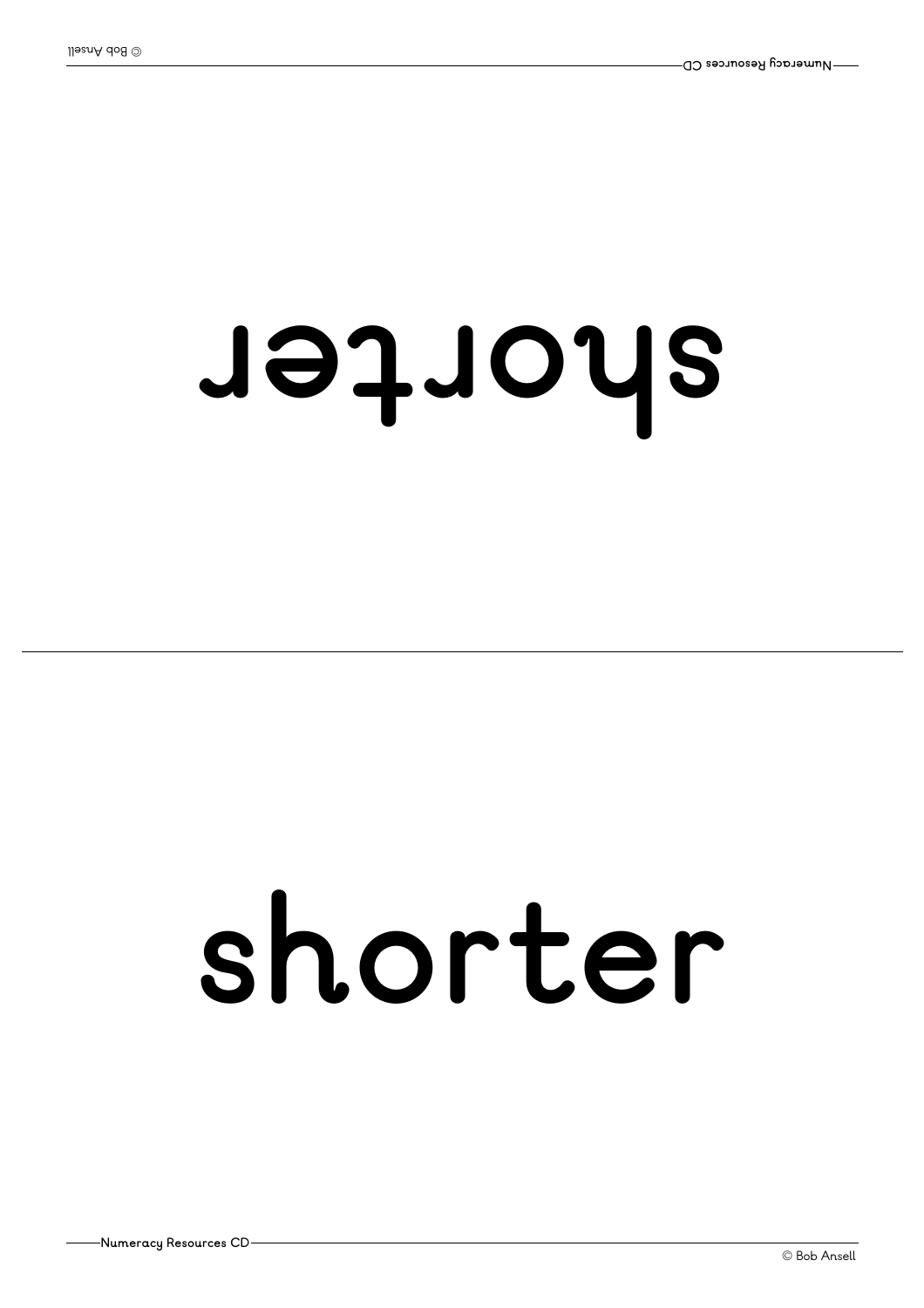#### **<sup>r</sup> ell at**

## **taller**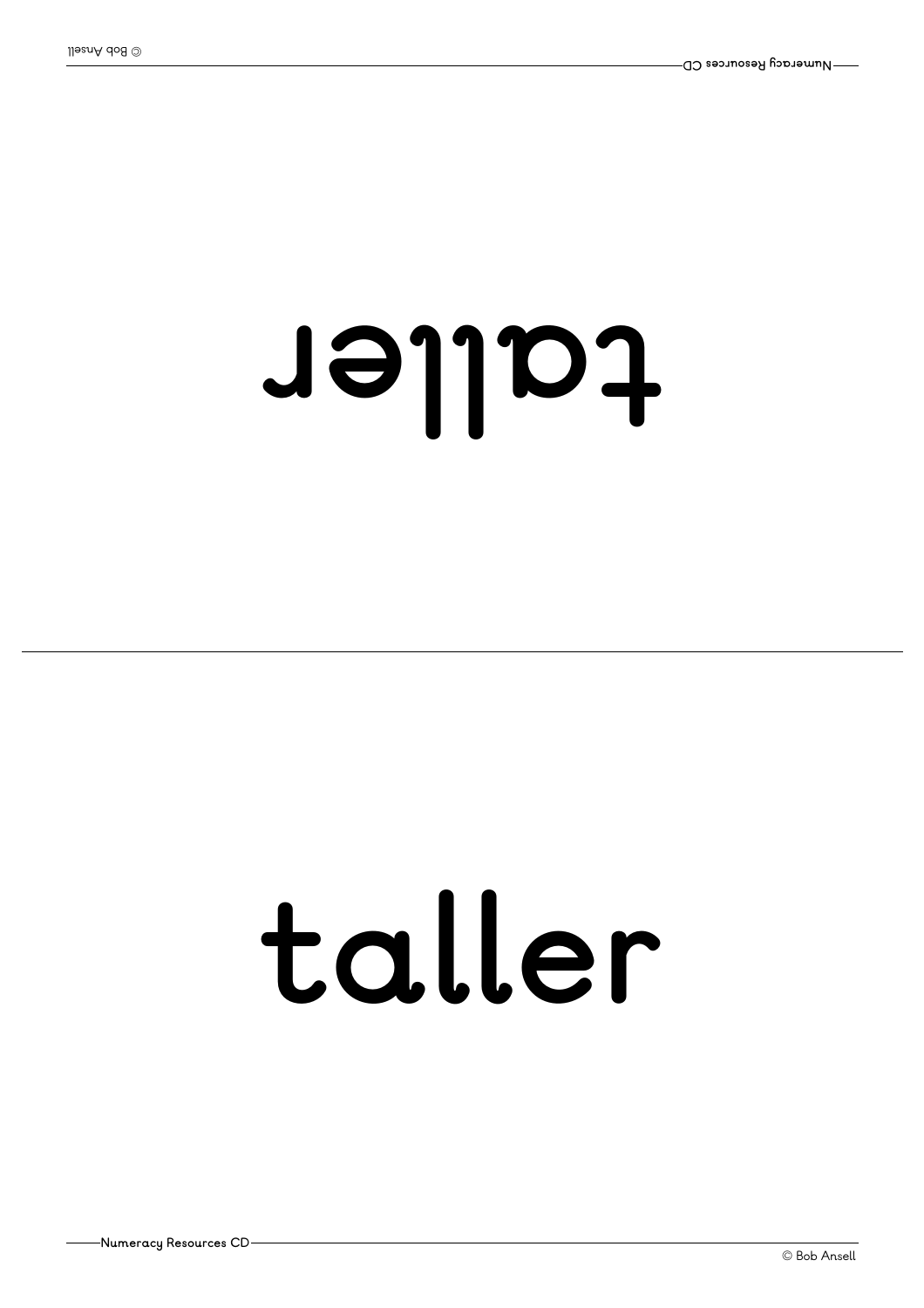# **<sup>r</sup> ehgi <sup>h</sup>**

# **higher**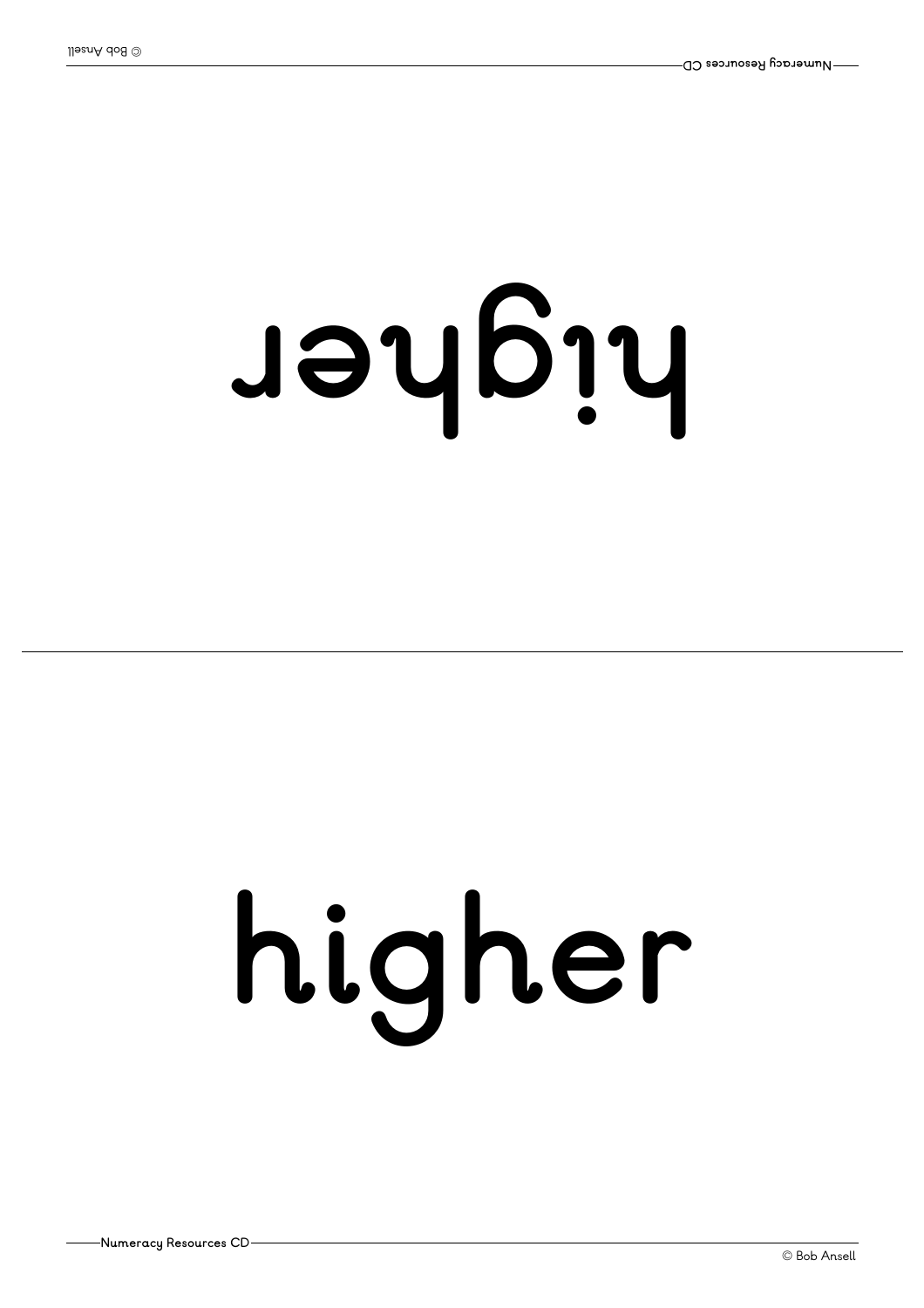## **tsegnol**

# **longest**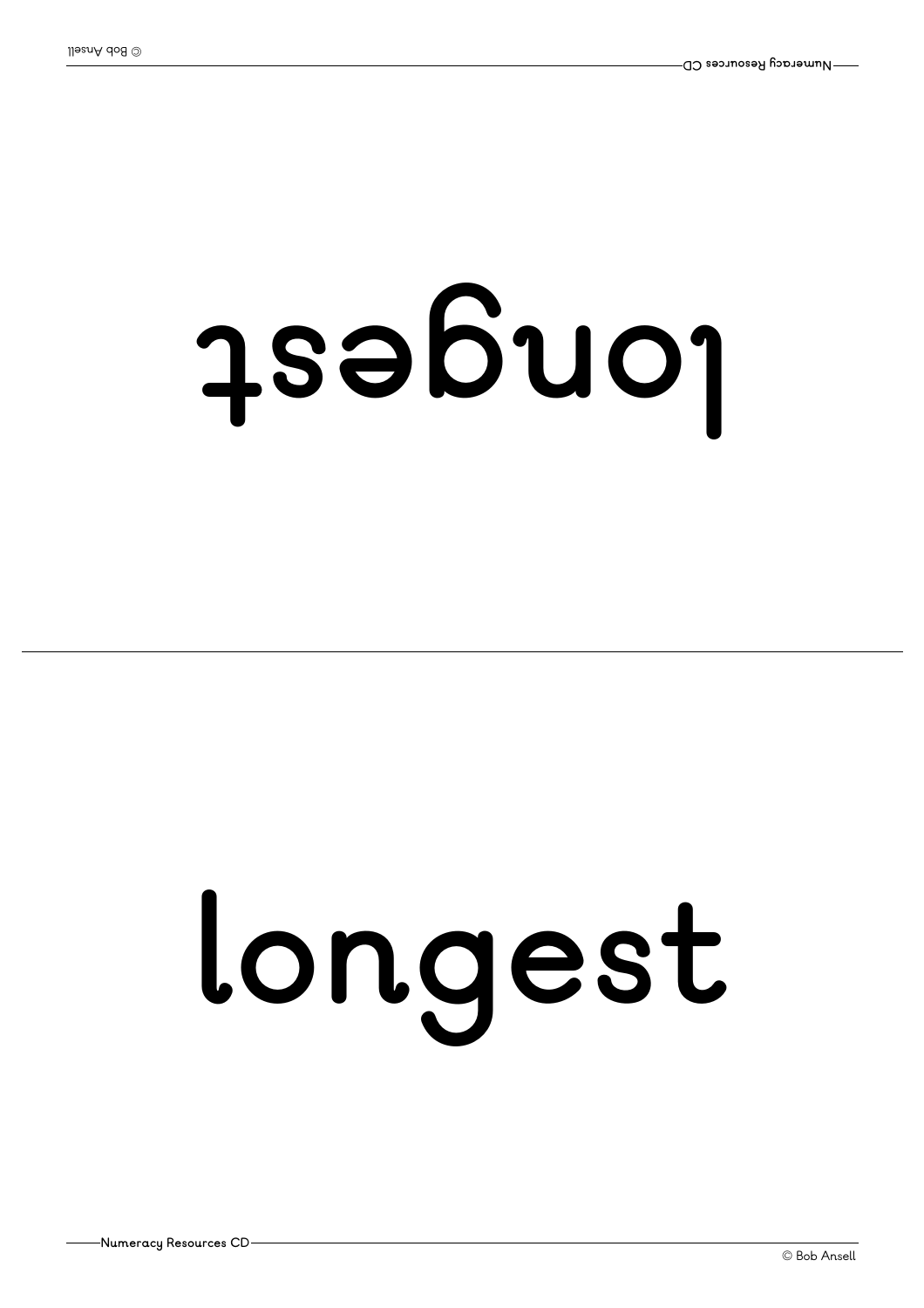#### **tsetr ohs**

### **shortest**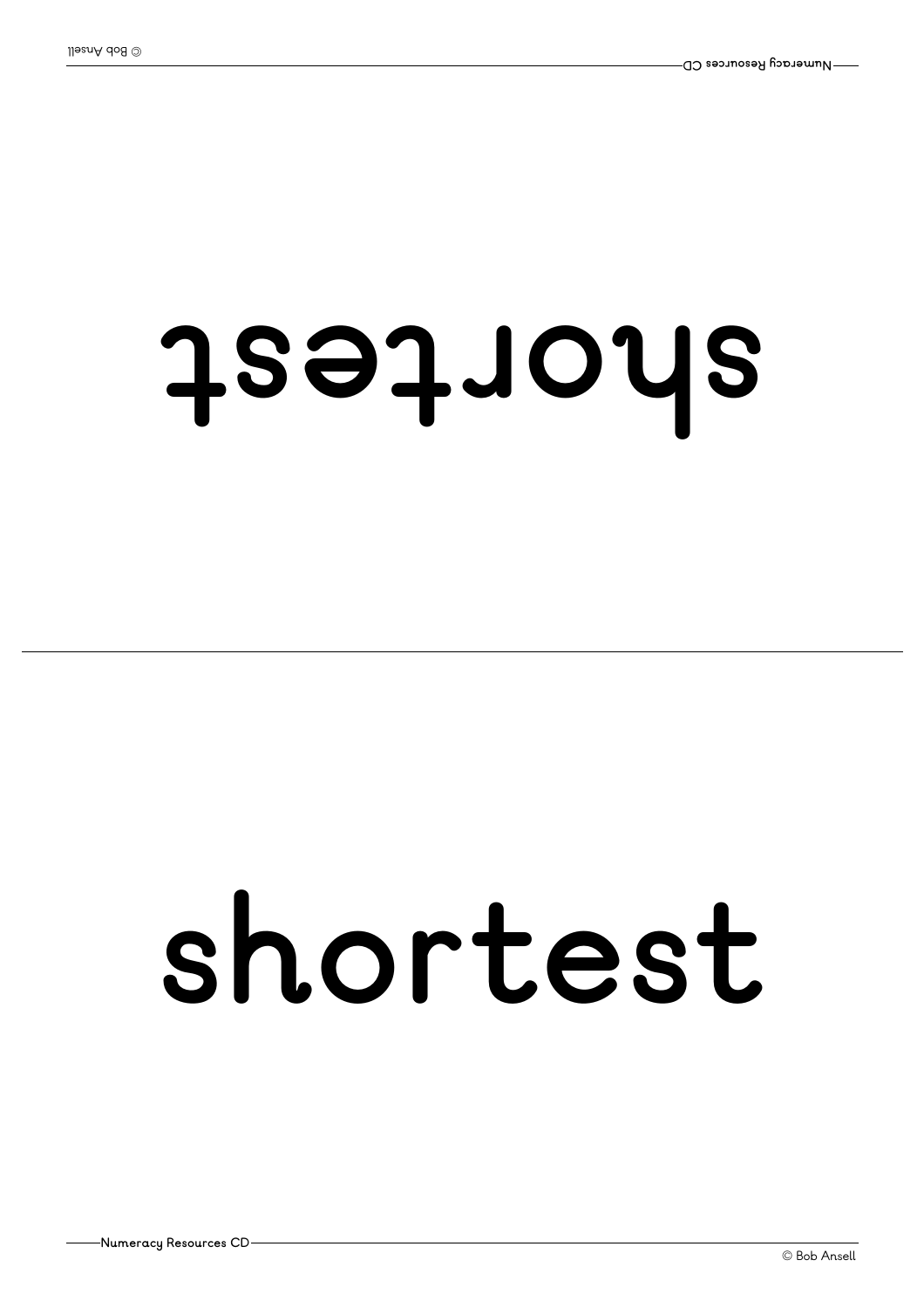#### **tsell at**

## **tallest**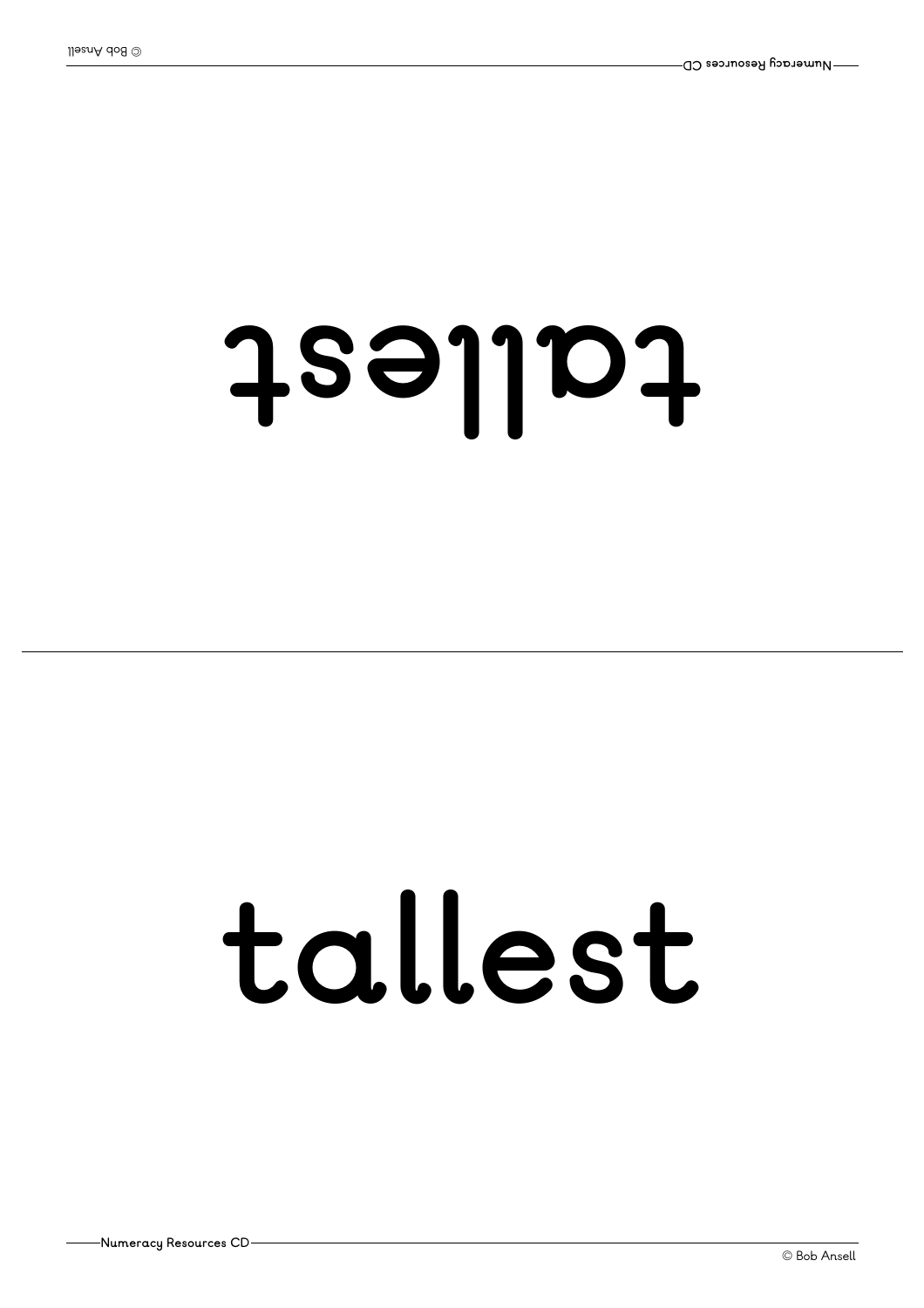# **tsehgi <sup>h</sup>**

# **highest**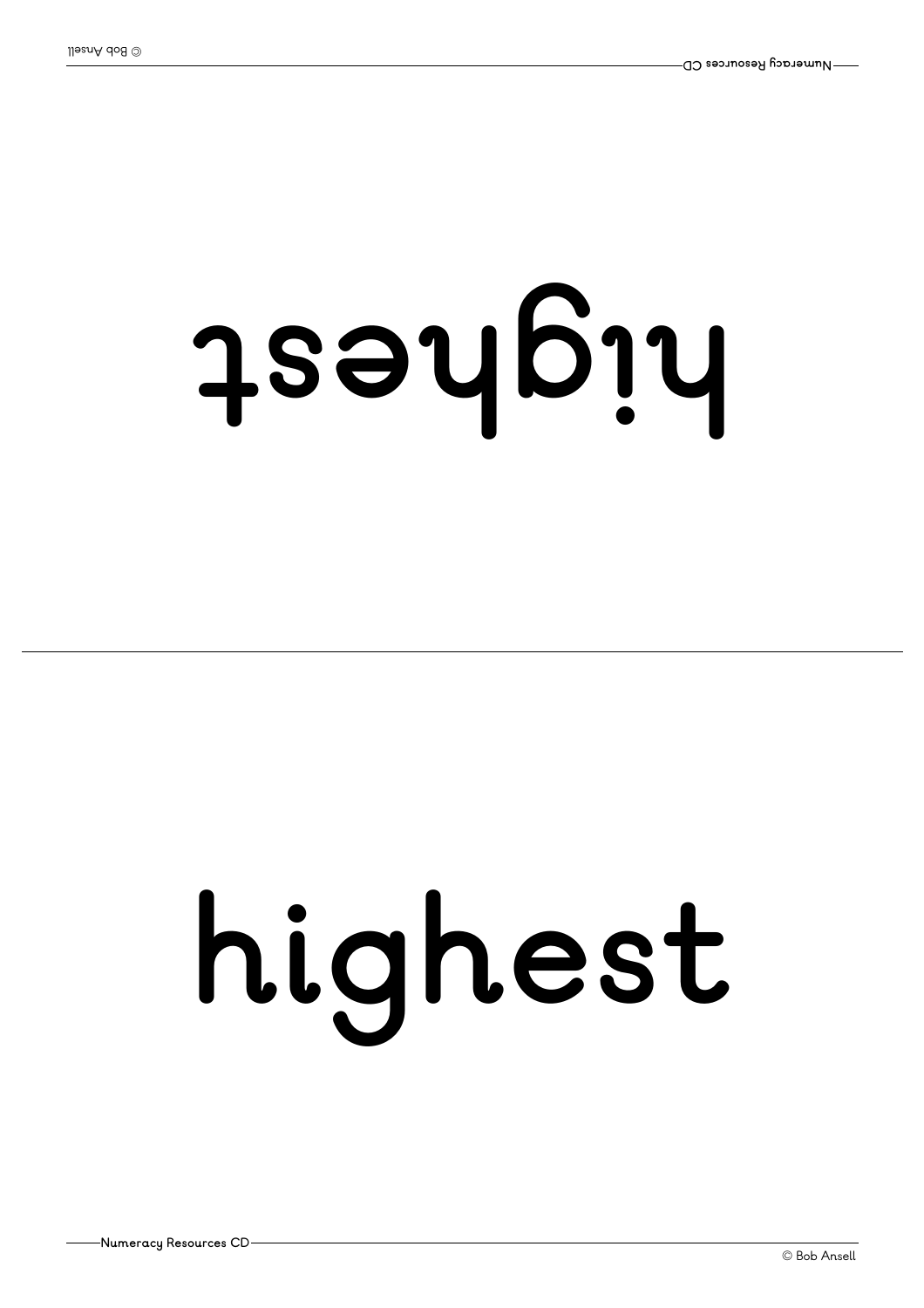**<sup>r</sup> af**

#### **far**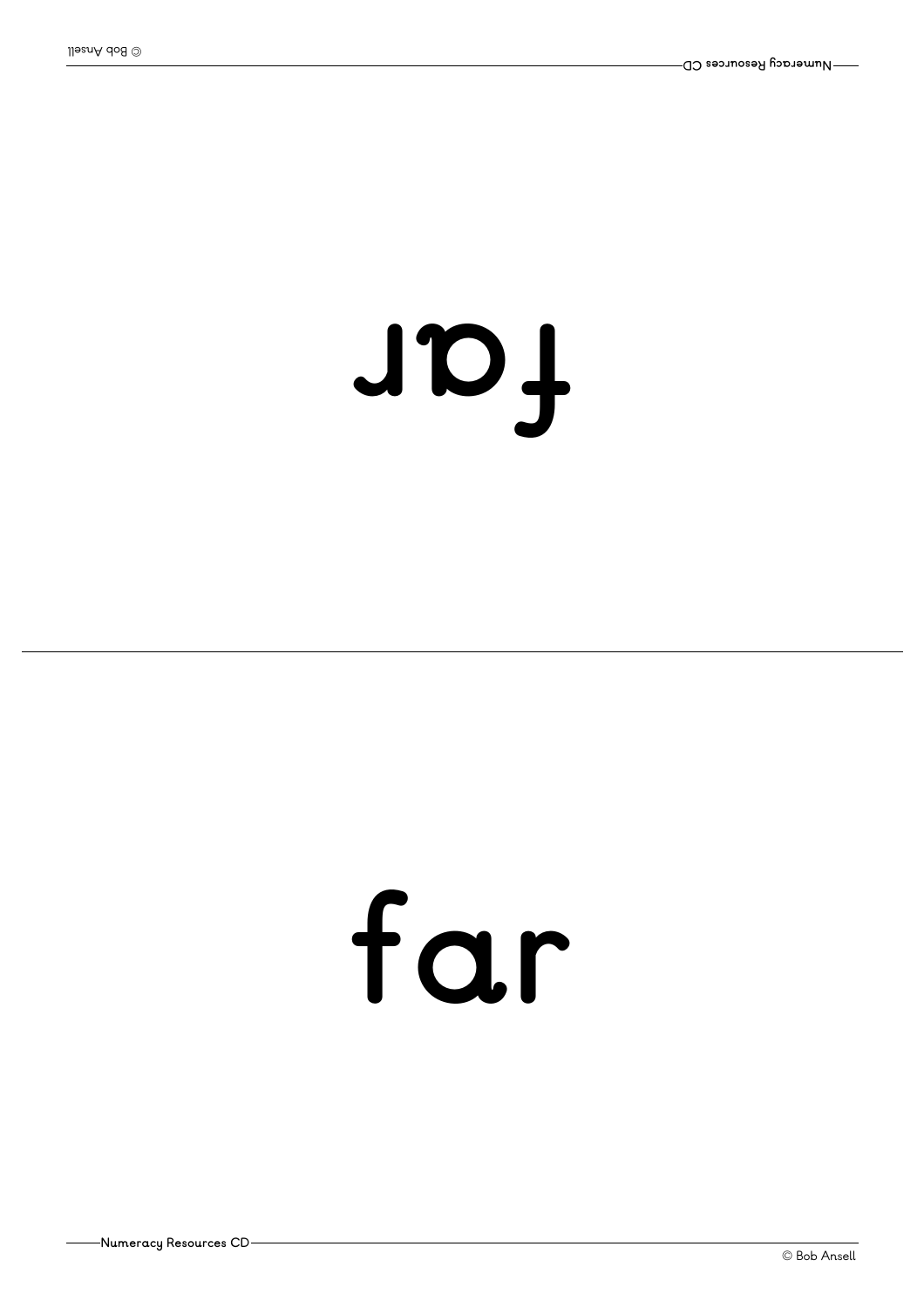#### **<sup>r</sup> ehtr uf**

## **further**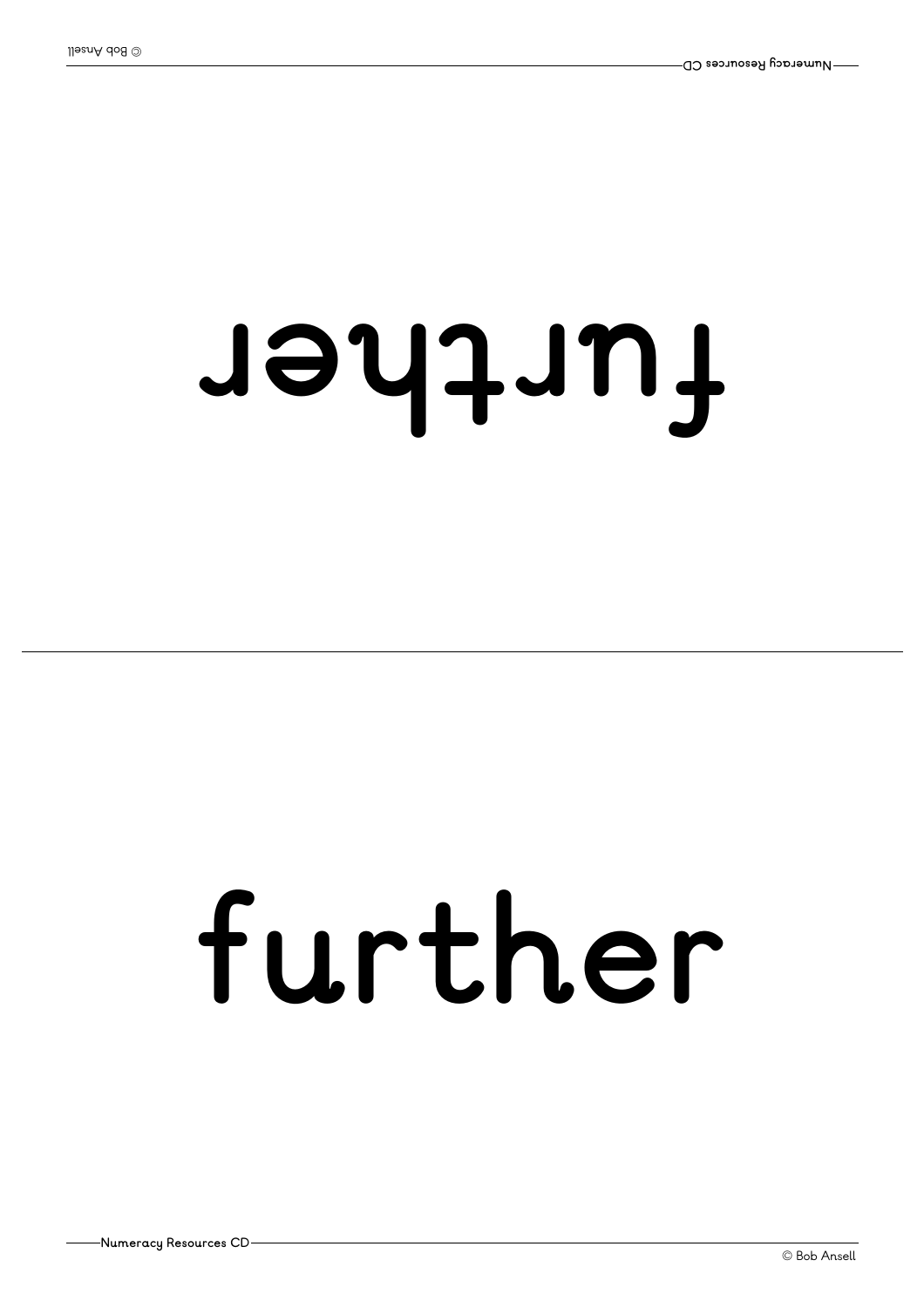#### **tsehtr uf**

## **furthest**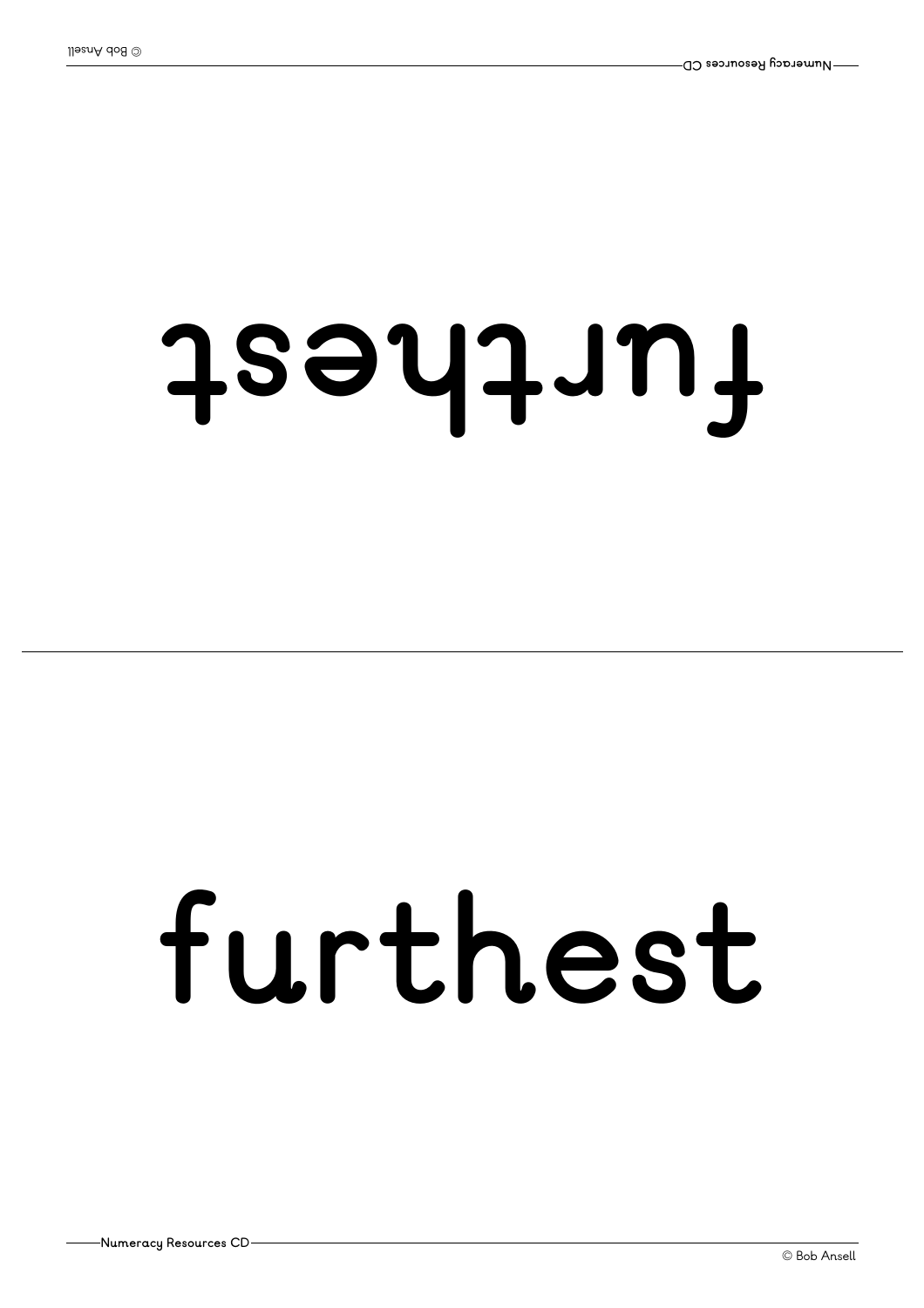#### **r aen**

#### **near**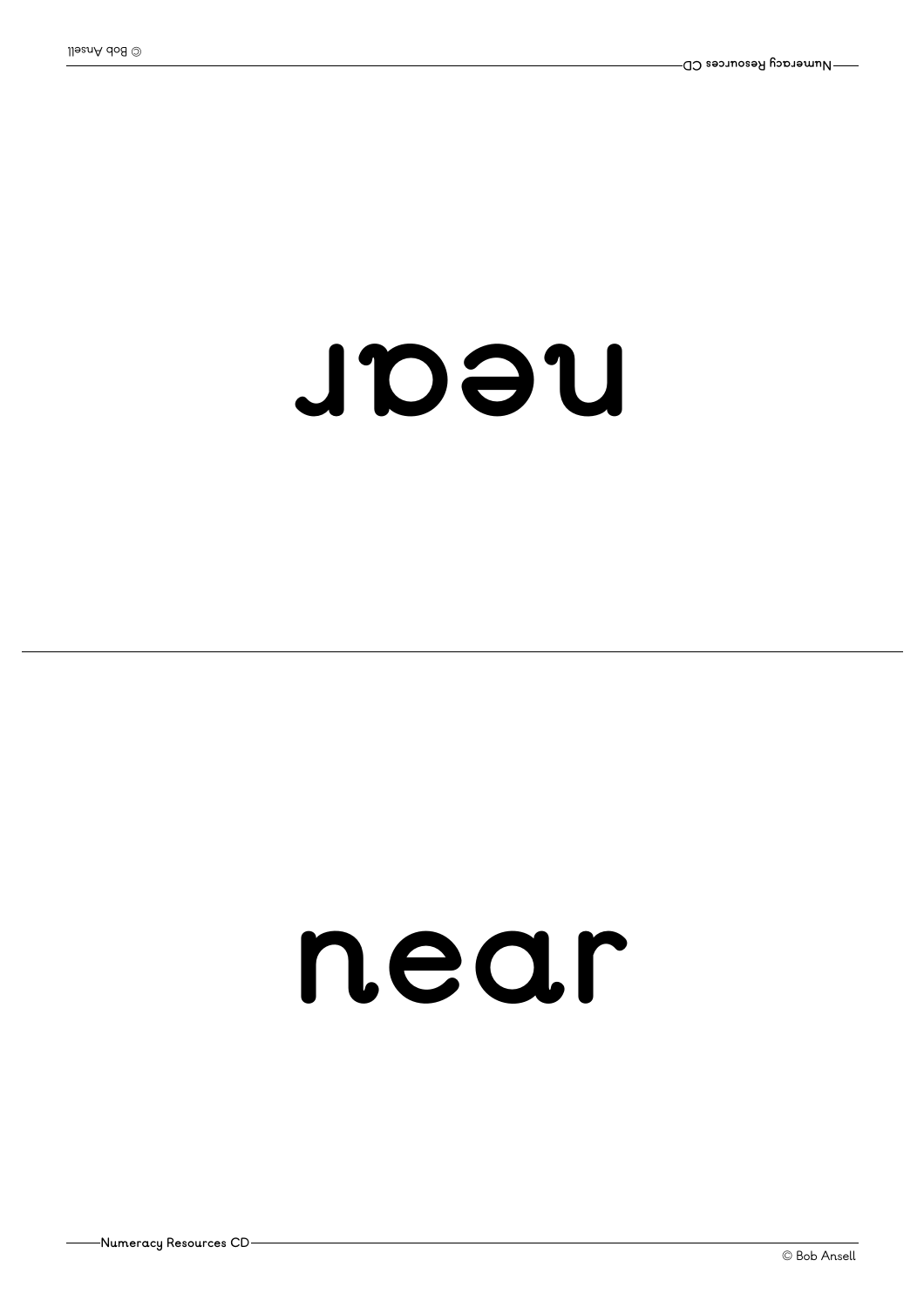#### **esol <sup>c</sup>**

### **close**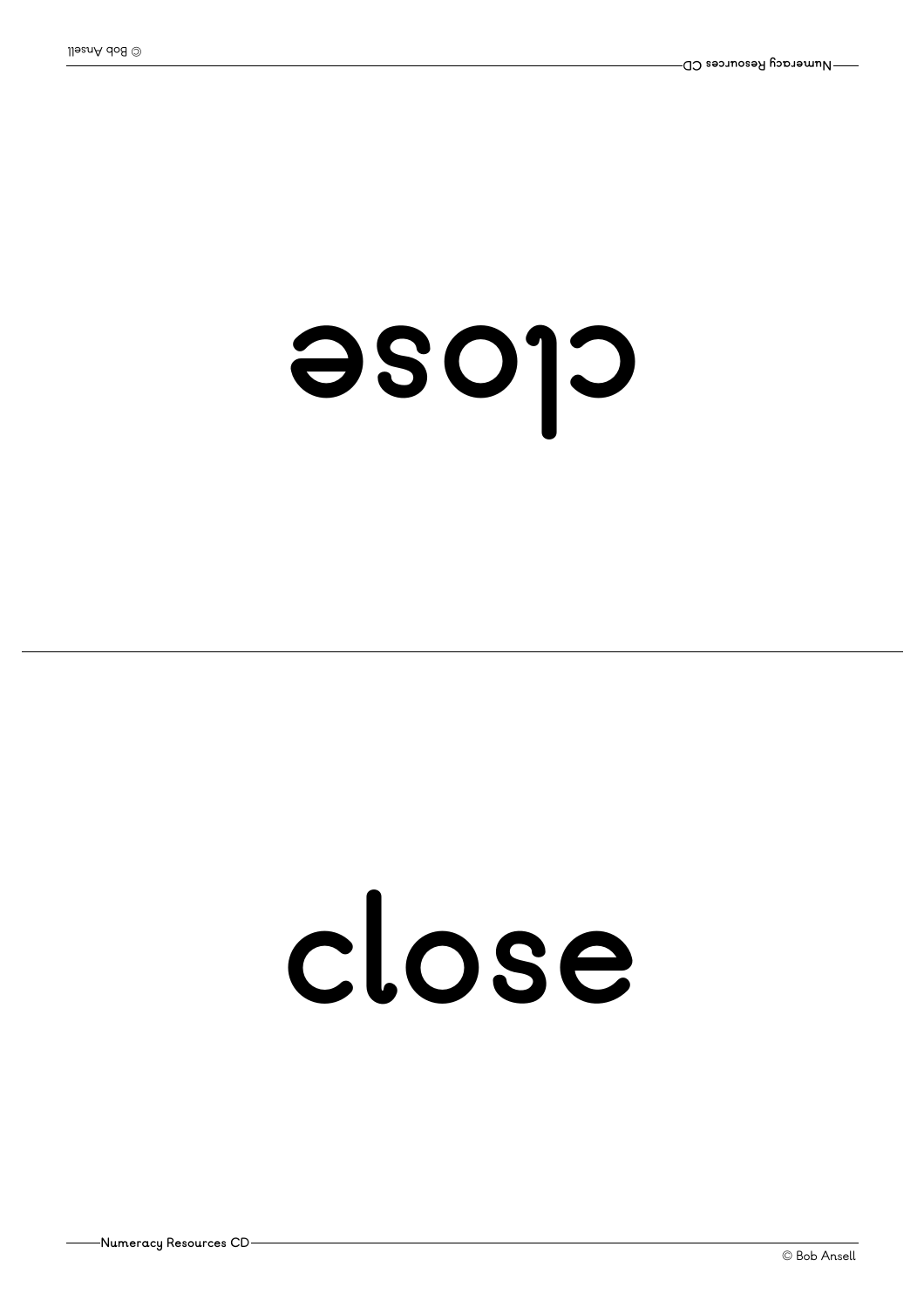#### **erte m**

#### **metre**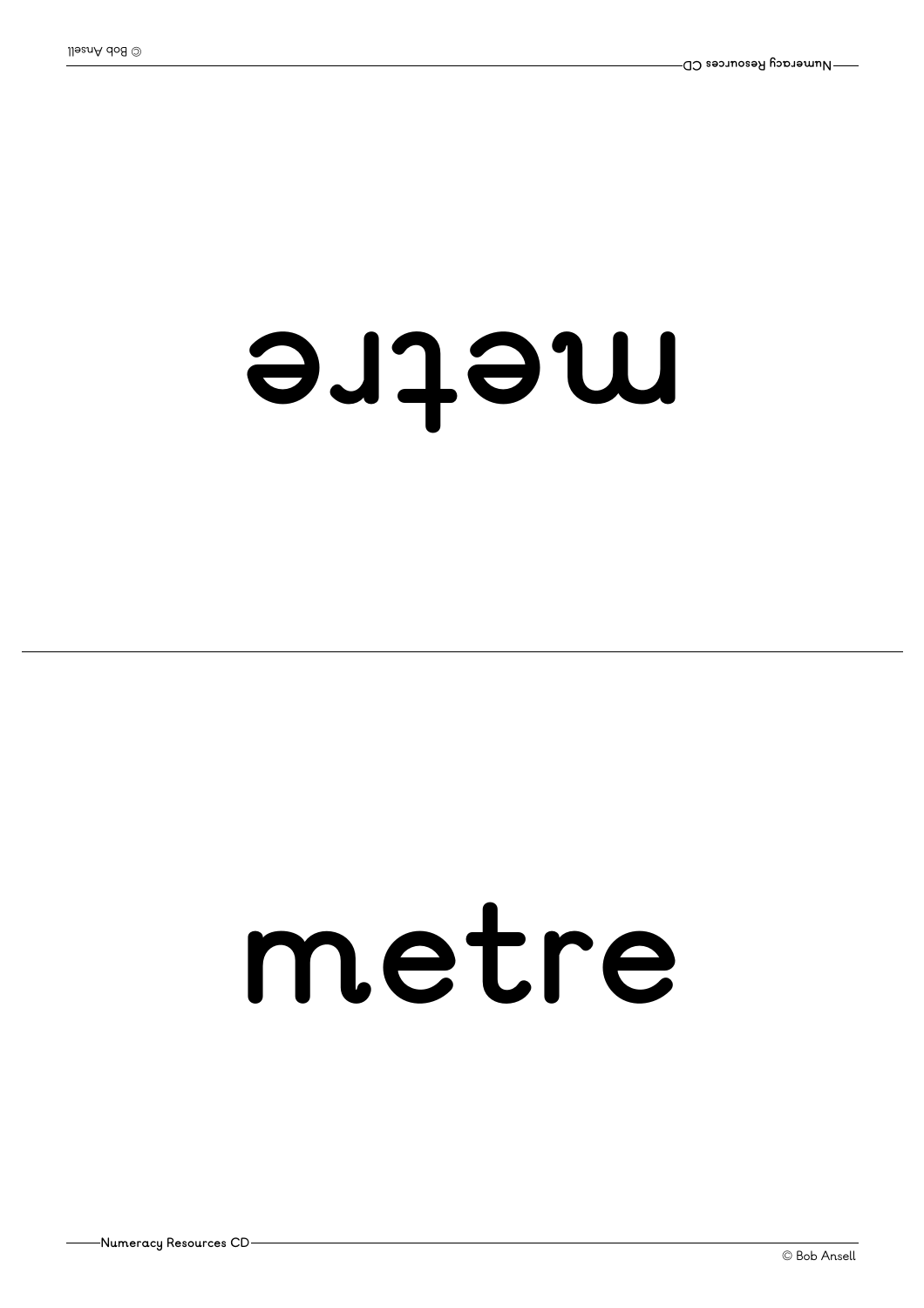#### **erte mi tnec**

#### **centimetre**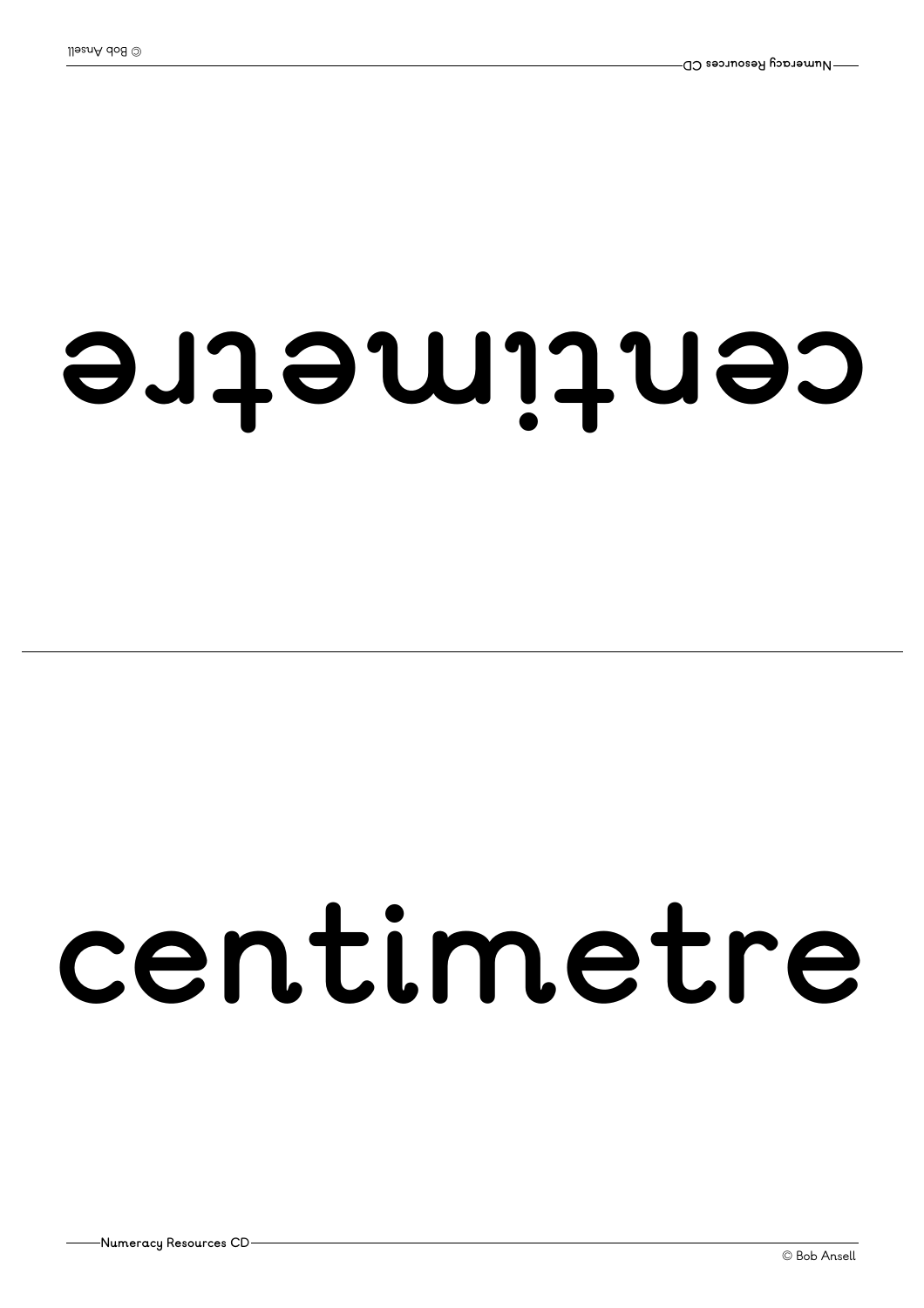#### **<sup>r</sup> el ur**

#### **ruler**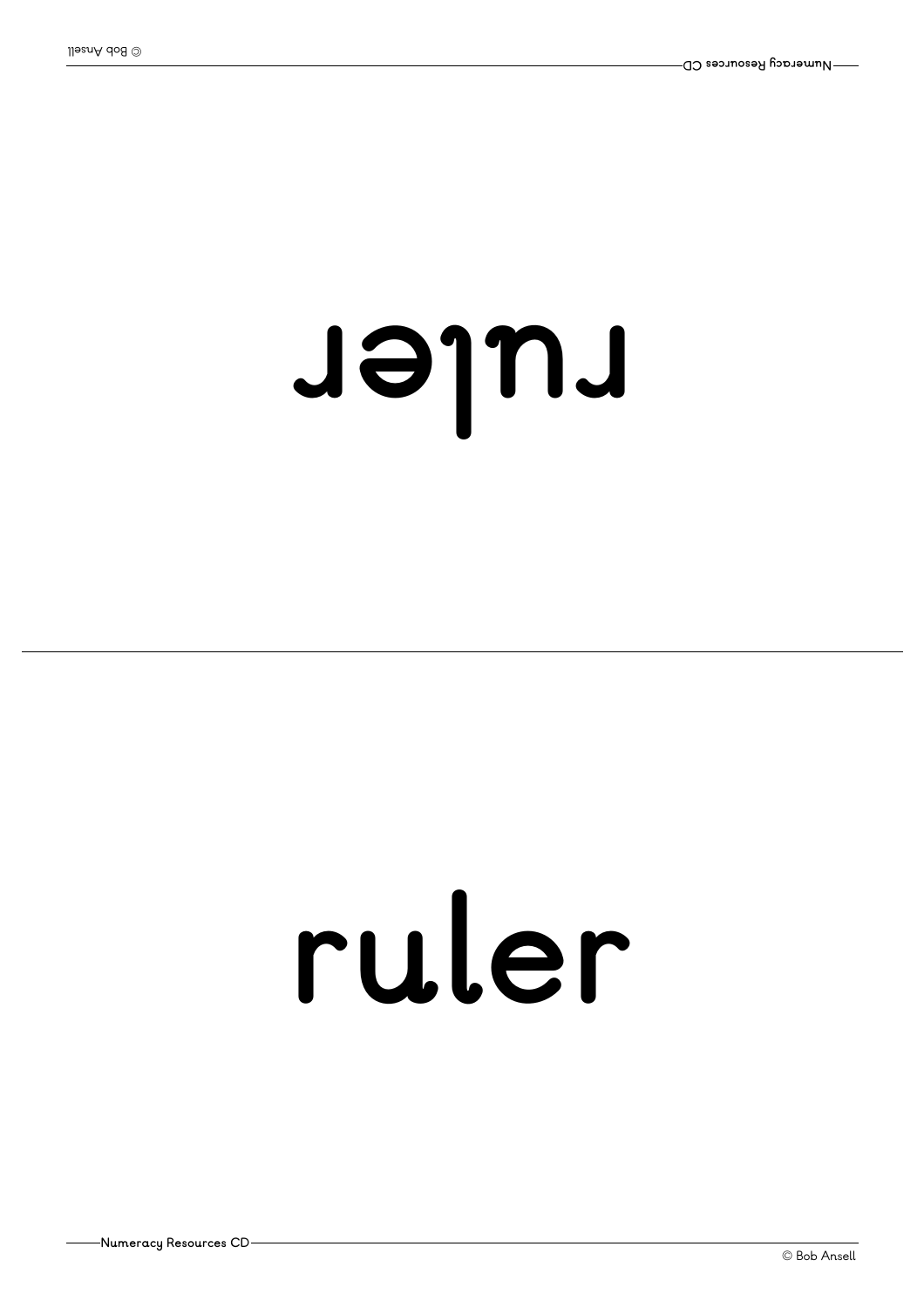## **erte m kci ts**

## **metre stick**